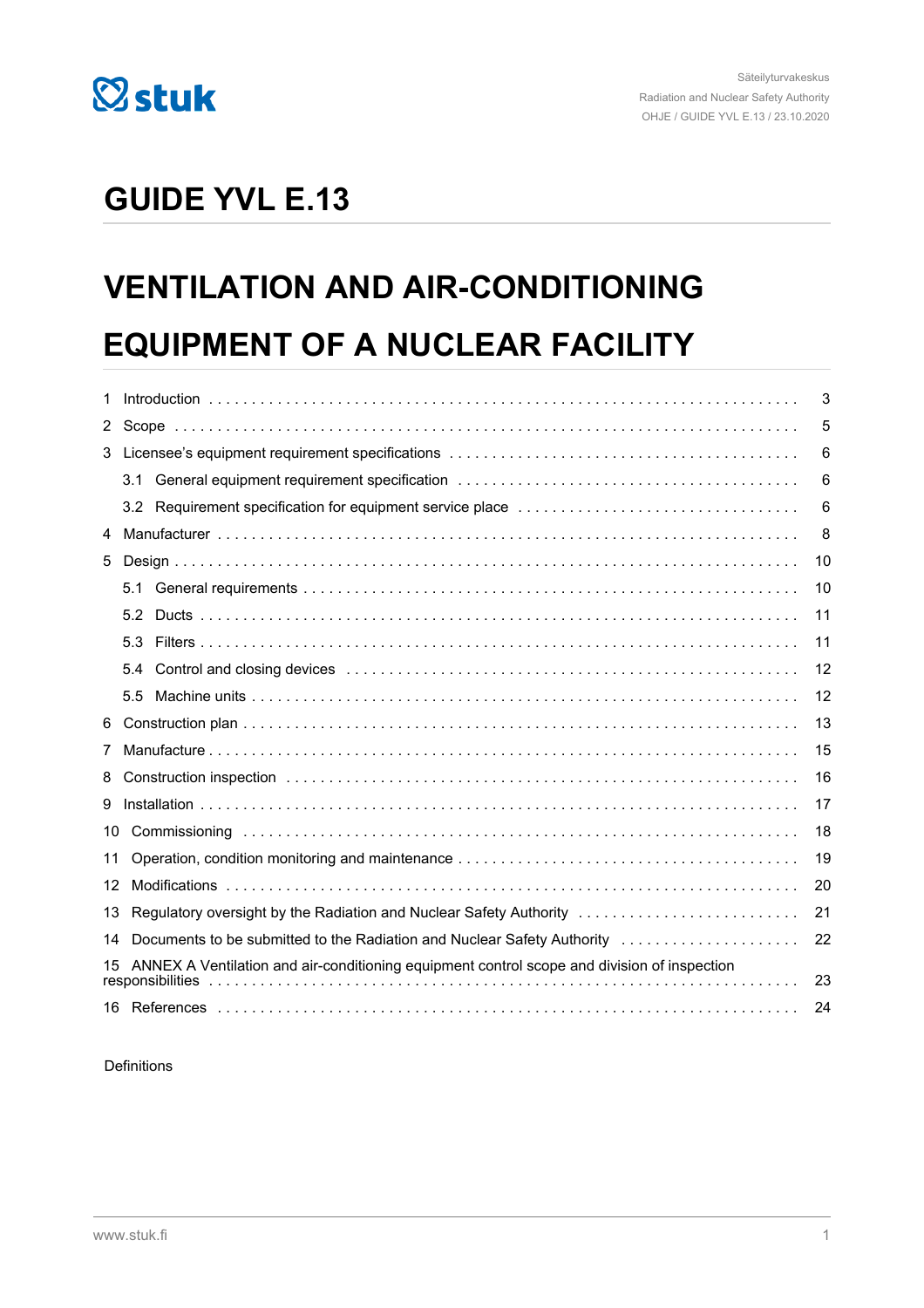

# **Authorisation**

According to Section 7 r of the Nuclear Energy Act (990/1987), *the Radiation and Nuclear Safety Authority (STUK) shall specify detailed safety requirements for the implementation of the safety level in accordance with the Nuclear Energy Act.*

# **Rules for application**

The publication of a YVL Guide shall not, as such, alter any previous decisions made by STUK. After having heard the parties concerned STUK will issue a separate decision as to how a new or revised YVL Guide is to be applied to operating nuclear facilities or those under construction, and to licensees' operational activities. The Guide shall apply as it stands to new nuclear facilities.

When considering how the new safety requirements presented in the YVL Guides shall be applied to the operating nuclear facilities, or to those under construction, STUK will take due account of the principles laid down in Section 7 a of the Nuclear Energy Act (990/1987): *The safety of nuclear energy use shall be maintained at as high a level as practically possible. For the further development of safety, measures shall be implemented that can be considered justified considering operating experience and safety research and advances in science and technology.*

According to Section 7 r(3) of the Nuclear Energy Act, *the safety requirements of the Radiation and Nuclear Safety Authority are binding on the licence holder, while preserving the licence holder's right to propose an alternative procedure or solution to that provided for in the regulations. If the licence holder can convincingly demonstrate that the proposed procedure or solution will implement safety standards in accordance with this Act, the Radiation and Nuclear Safety Authority may approve the procedure or solution.*

With regard to new nuclear facilities, this Guide shall apply as of 2 November 2020 until further notice. With regard to operating nuclear facilities and those under construction, this Guide shall be enforced through a separate decision to be taken by STUK.

Translation. Original text in Finnish.

# **STUK • SÄTEILYTURVAKESKUS STRÅLSÄKERHETSCENTRALEN**

**RADIATION AND NUCLEAR SAFETY AUTHORITY** Osoite / Address • Laippatie 4, 00880 Helsinki Postiosoite / Postal address • PL / P.O.Box 14, FI-00811 Helsinki, FINLAND Puh. / Tel. (09) 759 881, +358 9 759 881 • Fax (09) 759 88 500, +358 9 759 88 500 • www.stuk.fi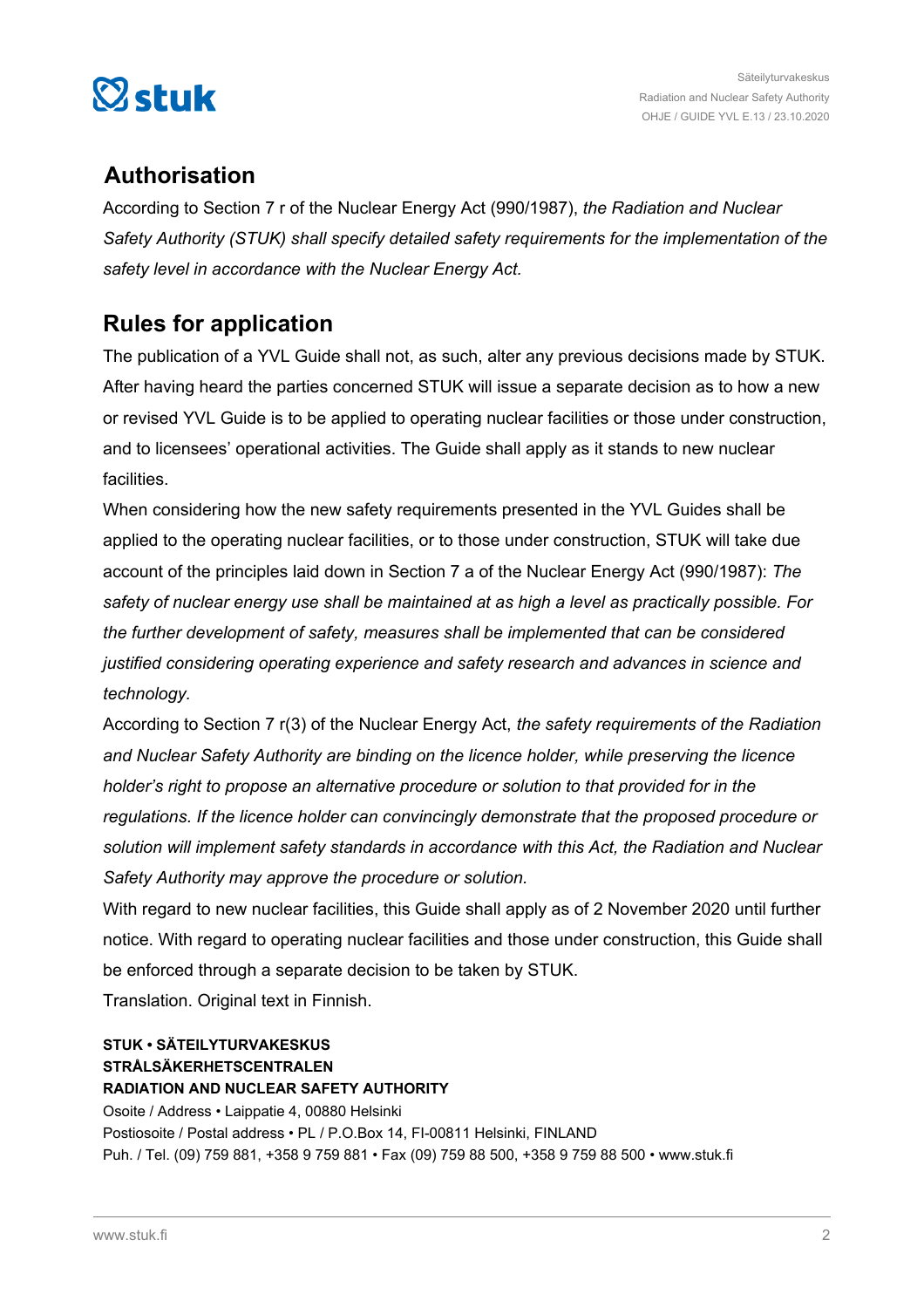<span id="page-2-0"></span>

# **1 Introduction**

101. Ventilation and air conditioning equipment is used at nuclear facilities to manage the temperature, humidity and purity of indoor air and the equipment in rooms and to prevent radioactive materials from spreading inside the plant or into the environment. **[**2020-10-23 **]**

102. This Guide presents requirements for the design, manufacture, installation, commissioning, use, condition monitoring and maintenance of the ventilation and air conditioning equipment of a nuclear facility and describes the regulatory control measures applied by STUK and an authorised inspection body (AIO) to monitor compliance with the requirements. **[**2020-10-23 **]**

103. According to Section 63(1)(3) of the Nuclear Energy Act (990/1987) [1], STUK is entitled to require that nuclear fuel or the structures and components intended as parts of the nuclear facility be manufactured in a manner approved of by the Radiation and Nuclear Safety Authority, and oblige the licence holder or licence applicant to arrange for STUK sufficient opportunity to control manufacture of the fuel or such structures and components. **[**2020-10-23 **]**

104. According to Section 4(2) of the Radiation and Nuclear Safety Authority Regulation on the Safety of a Nuclear Power Plant (STUK Y/1/2018) [2] and Section 5(3) of the Radiation and Nuclear Safety Authority Regulation on the Safety of Disposal of Nuclear Waste (STUK Y/4/2018) [3], *requirements set for and the actions taken to ascertain the compliance with the requirements of the systems, structures and components implementing safety functions and connecting systems, structures and components shall be commensurate with the safety class of the item in question.* **[**2020-10-23 **]**

105. According to Section 5(1) of the Radiation and Nuclear Safety Authority Regulation STUK Y/1/2018 and Section 6(1) of Regulation STUK Y/4/2018, *the design, construction, operation, condition monitoring and maintenance of a nuclear facility shall provide for the ageing of systems, structures and components important to safety in order to ensure that they meet the design-basis requirements with necessary safety margins throughout the service life and decommissioning of the facility.* **[**2020-10-23 **]**

106. Requirements related to the ventilation and air conditioning equipment of a nuclear power plant have also been set out in the following Guides:

- YVL A.3 Leadership and management for safety
- YVL A.5 Construction and commissioning of a nuclear facility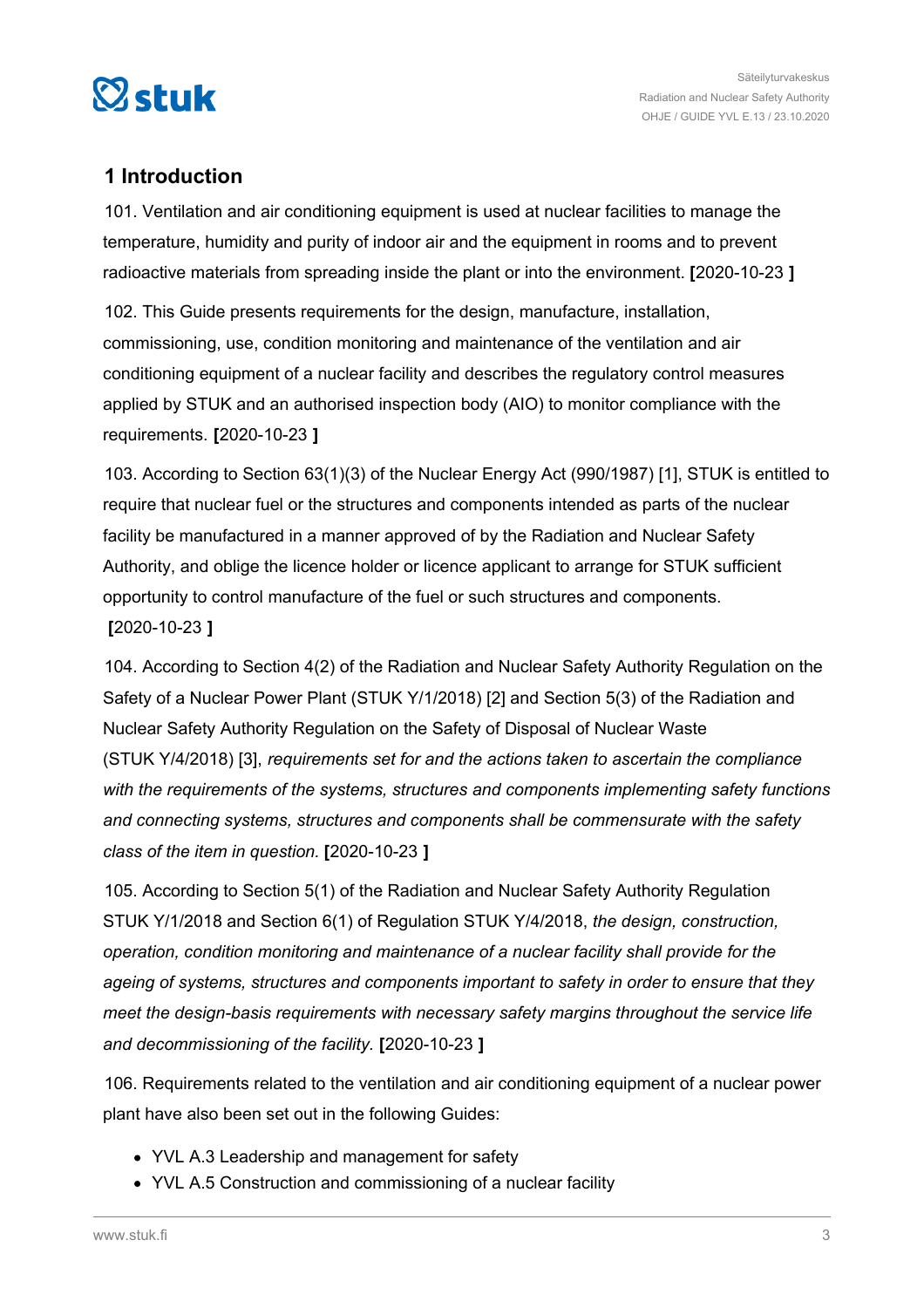# $\heartsuit$ stuk

- YVL A.6 Conduct of operations at a nuclear power plant
- YVL A.8 Ageing management of a nuclear facility
- YVL A.11 Security of a nuclear facility
- YVL B.1 Safety design of a nuclear power plant
- YVL B.2 Classification of systems, structures and components of a nuclear facility
- YVL B.7 Provisions for internal and external hazards at a nuclear facility
- YVL B.8 Fire protection at a nuclear facility
- YVL C.1 Structural radiation safety at a nuclear facility
- YVL C.3 Limitation and monitoring of radioactive releases from a nuclear facility
- YVL C.6 Radiation monitoring at a nuclear facility
- YVL E.1 Authorised inspection body and the licensee's in-house inspection organisation
- YVL E.3 Pressure vessels and piping of a nuclear facility
- YVL E.6 Buildings and structures of a nuclear facility
- YVL E.7 Electrical and I&C equipment of a nuclear facility
- YVL E.8 Valves of a nuclear facility
- YVL E.9 Pumps of a nuclear facility
- YVL E.10 Emergency power supplies of a nuclear facility
- YVL E.12 Testing organisations for mechanical components and structures of a nuclear facility.

## **[**2020-10-23 **]**

107. In addition to this Guide, other laws and decrees valid in Finland regarding ventilation and air condition equipment, such as the Decree of the Ministry of the Environment on the Indoor Climate and Ventilation of New Buildings (1009/2017) [4], and regulations issued by other authorities shall be complied with. **[**2020-10-23 **]**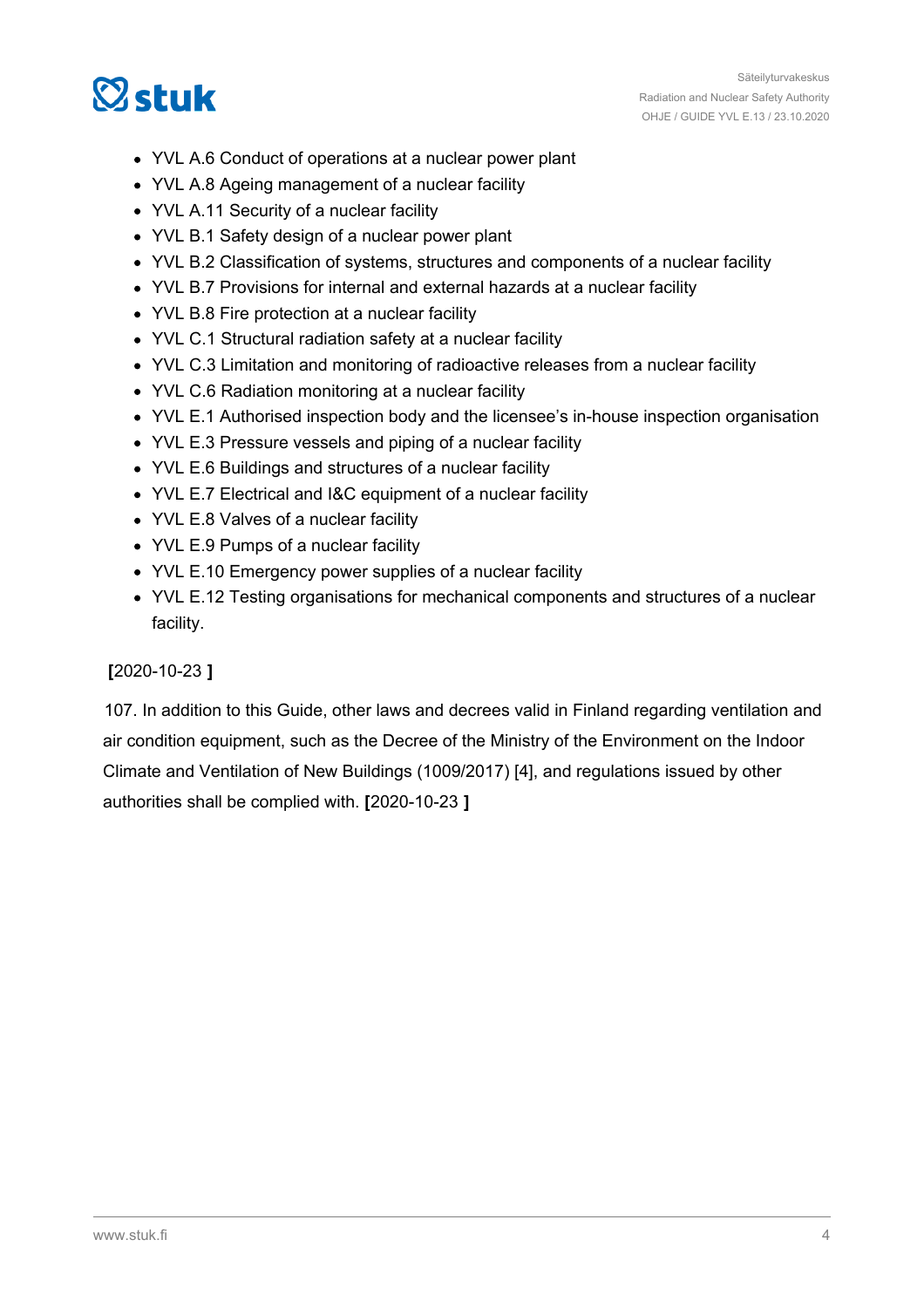<span id="page-4-0"></span>

# **2 Scope**

201. This Guide applies to nuclear facilities' ventilation and air conditioning equipment belonging to safety classes 2 and 3 throughout their entire life cycle. **[**2020-10-23 **]**

202. The Guide does not apply to exhaust gas handling systems, condenser vacuum systems or leak collection systems. **[**2020-10-23 **]**

203. The requirements set forth in the Guide shall apply to the licensee and, where applicable, to the licence applicant, plant or equipment supplier and manufacturers of ventilation and airconditioning systems. **[**2020-10-23 **]**

204. For containment isolation valves, Guide YVL E.8 shall be complied with. **[**2020-10-23 **]**

205. The requirements pertaining to system design are set out in Guide YVL B.1. **[**2020-10-23 **]**

206. The licensee may also handle ventilation and air conditioning equipment as pressure equipment in accordance with Guides YVL E.3, E.8 and E.9. **[**2020-10-23 **]**

207. Fire dampers shall comply with the requirements of Guide YVL B.8. **[**2020-10-23 **]**

208. For electrical and I&C systems of ventilation and air-conditioning equipment, Guide YVL E.7 shall be complied with. **[**2020-10-23 **]**

209. The licensee may also propose ventilation and air-conditioning equipment to be handled in accordance with Guide YVL E.6 concerning the structures of nuclear facilities. **[**2020-10-23 **]**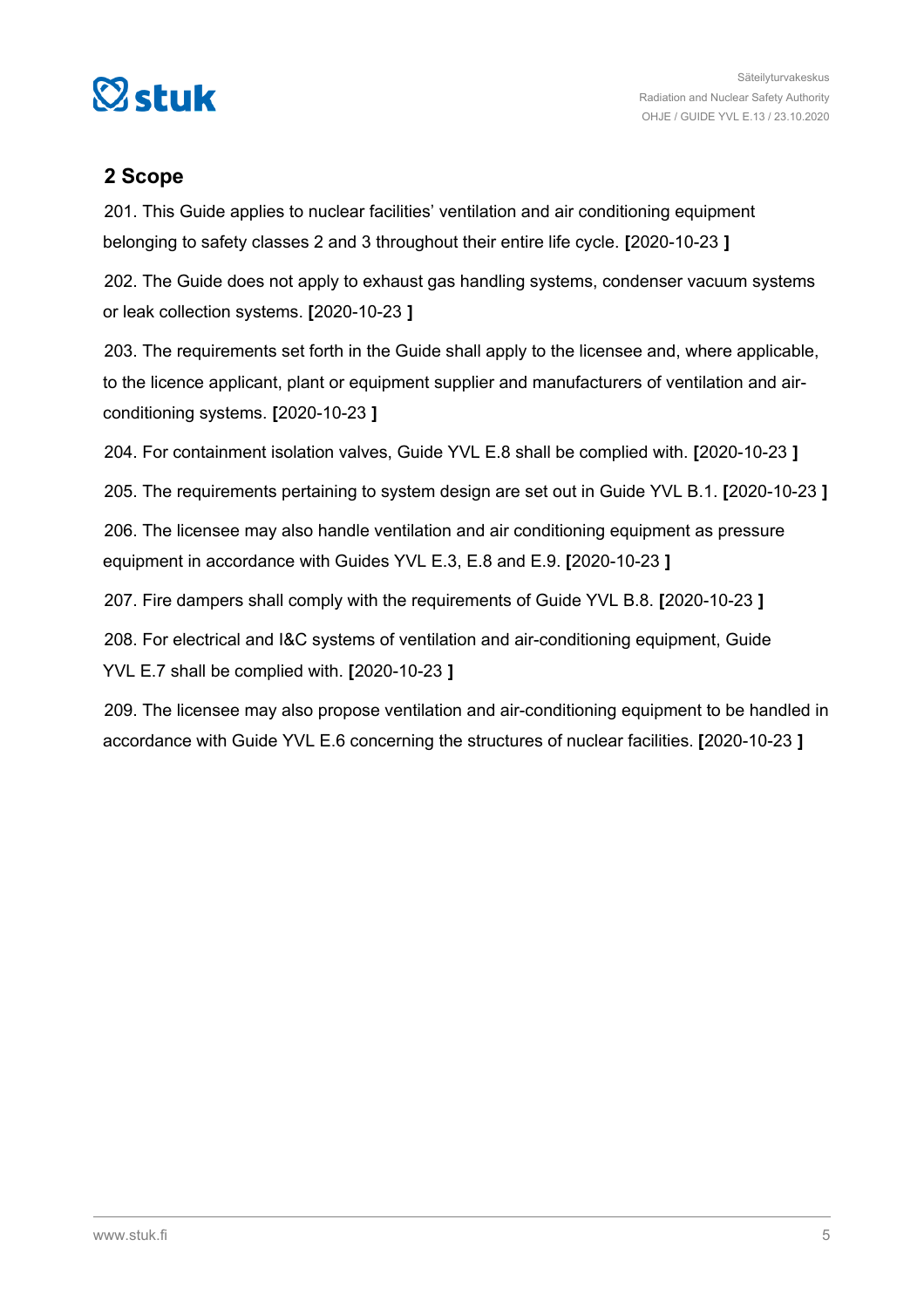<span id="page-5-0"></span>

# **3 Licensee's equipment requirement specifications**

## **3.1 General equipment requirement specification**

301. The licensee shall have in place general equipment requirement specifications for ventilation and air-conditioning equipment in safety classes 2 and 3, including the general design, quality control and regulatory requirements set by the licensee. A shared equipment requirement specification may be prepared for equipment of the same type. **[**2020-10-23 **]**

302. The general equipment requirement specification for ventilation and air-conditioning equipment shall list the standards and guidelines used in design and dimensioning that are considered acceptable. **[**2020-10-23 **]**

303. With regard to the quality control requirements of the ventilation and air-conditioning equipment, the general equipment requirement specification shall describe the inspections and tests to be conducted during procurement, manufacturing, installation and commissioning. **[**2020-10-23 **]**

304. The requirements for built-to-order equipment shall be separately specified in the general equipment requirement specification if the requirements differ from the requirements set for serially manufactured equipment. **[**2020-10-23 **]**

305. General requirements for requirement specifications and configuration management are set forth in Guide YVL B.1. **[**2020-10-23 **]**

## **3.2 Requirement specification for equipment service place**

306. The requirement specification for equipment service place shall include design requirements for the equipment derived from the plant and system levels. **[**2020-10-23 **]**

307. The requirement specifications for equipment service places of ventilation and airconditioning equipment in safety classes 2 and 3 shall indicate the properties required from the equipment at the intended location of use. **[**2020-10-23 **]**

308. The requirement specification for equipment service place of ventilation and airconditioning equipment shall present the safety and seismic classification of the equipment in accordance with Guide YVL B.2. **[**2020-10-23 **]**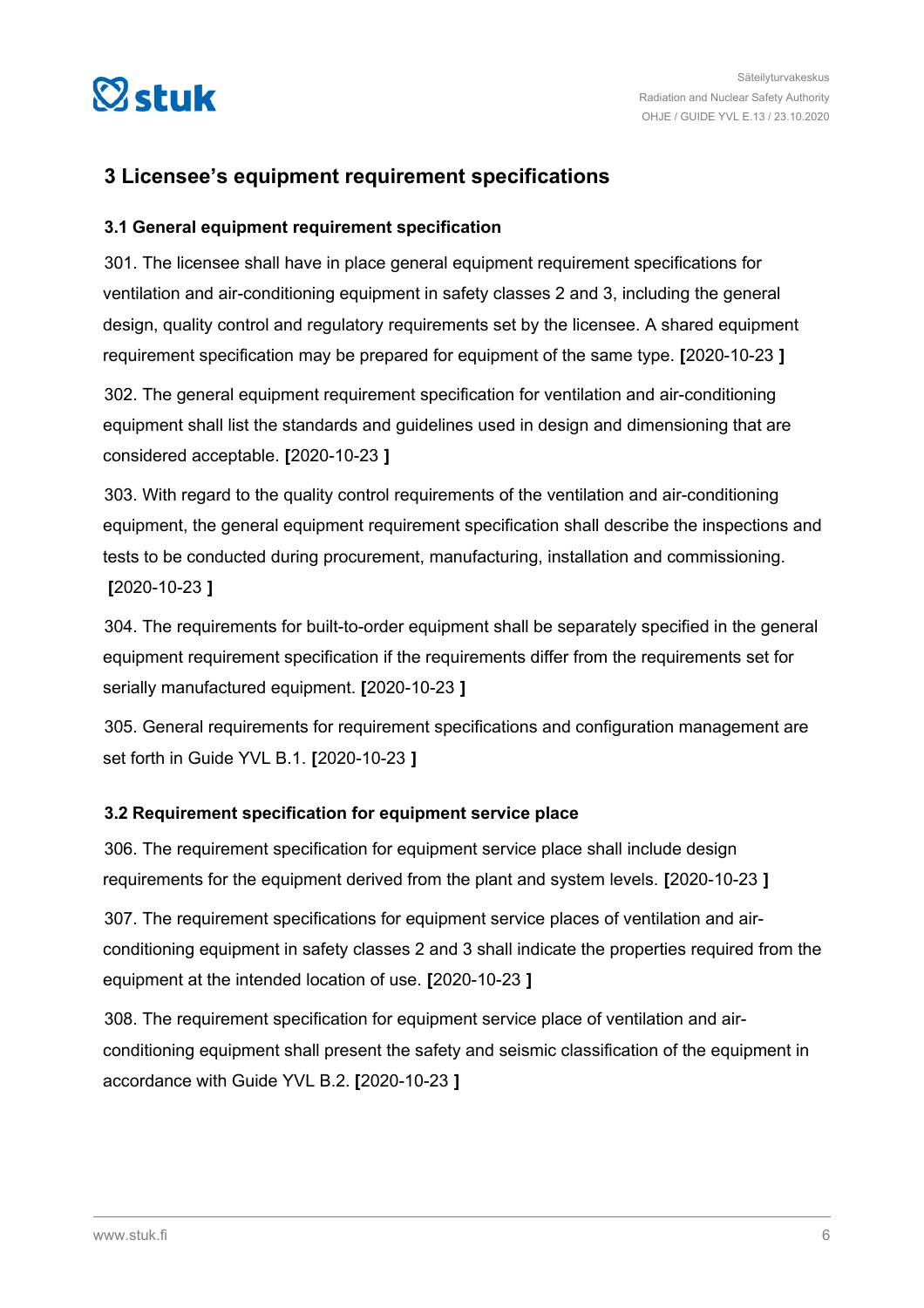

309. The requirement specifications for equipment service places of ventilation and airconditioning equipment shall be kept up-to-date. The update need shall be checked if there are changes at the plant or system level during design, manufacturing, installation, commissioning or operation. **[**2020-10-23 **]**

310. It shall be possible to verify the conformance of the ventilation and air-conditioning equipment against the requirement specification for equipment service place. **[**2020-10-23 **]**

311. The requirements for ventilation and air-conditioning equipment in safety classes 2 and 3 shall be traceable to the plant- and system-level requirements. **[**2020-10-23 **]**

312. The requirement specification of ventilation and air-conditioning equipment in safety class 2 shall be inspected by an expert that has not been involved in the design of the item in question. During the inspection, it shall be ensured that the requirements correspond to the plant- and system-level requirements. **[**2020-10-23 **]**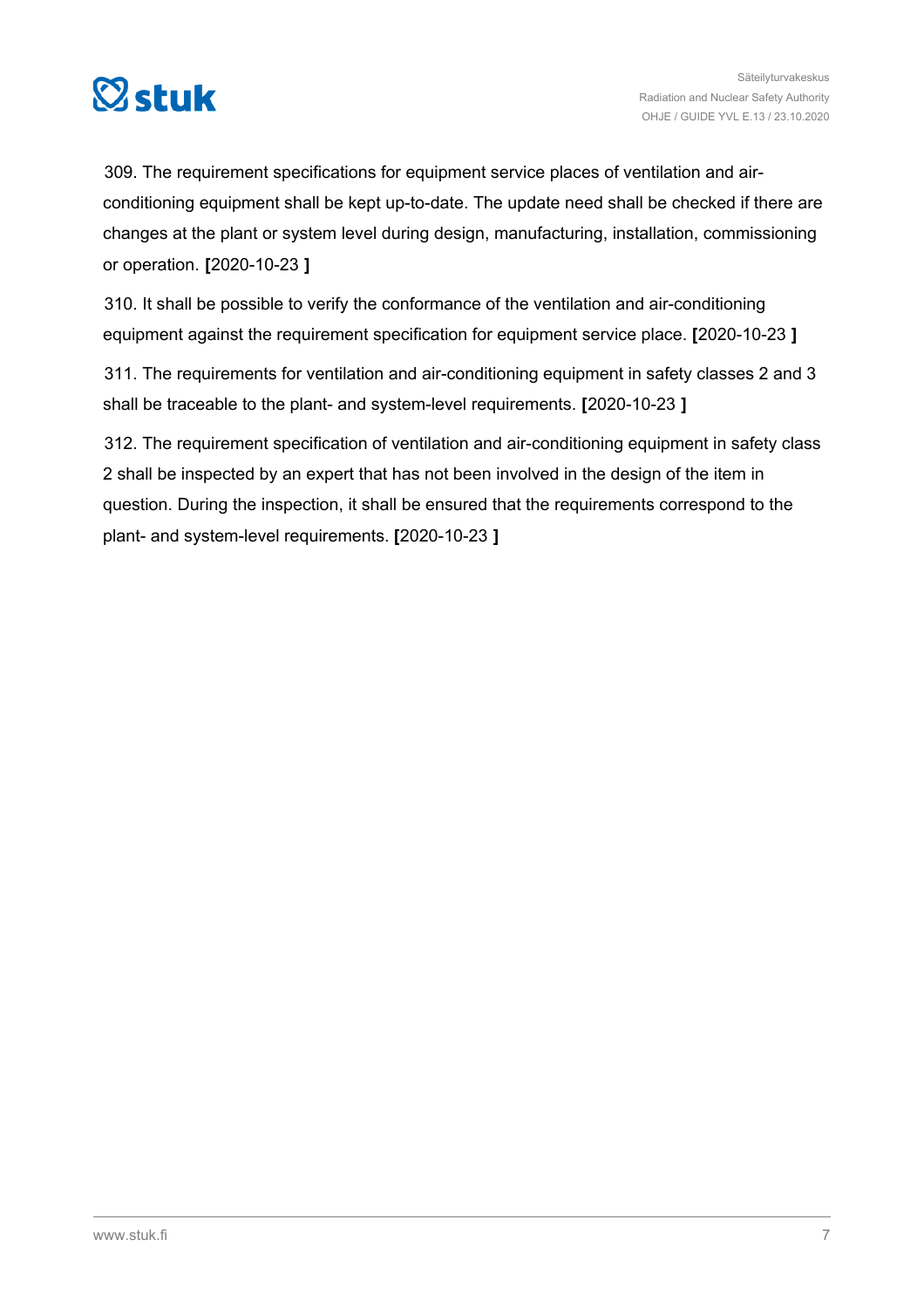<span id="page-7-0"></span>

# **4 Manufacturer**

401. The manufacturer of ventilation and air-conditioning equipment in safety classes 2 and 3 shall have in place a successfully certified management system or a management system independently assessed by a third party. **[**2020-10-23 **]**

402. The management system of the manufacturer of ventilation and air-conditioning equipment in safety class 2 shall comply with the requirements concerning the suppliers' management system presented in Guide YVL A.3 in case of built-to-order equipment. The management system may be supplemented as necessary with a delivery-specific quality plan in accordance with requirements 637–639 of Guide YVL A.3 if the requirements of Guide YVL A.3 concerning the management system are not complied with. A delivery-specific quality plan is not required when procuring serially manufactured components. **[**2020-10-23 **]**

403. The manufacturer shall have in their employ competent and experienced personnel, as well as the methods, facilities and equipment required for operation. **[**2020-10-23 **]**

404. The manufacturer shall have documented procedures for the qualification of manufacturing methods and personnel, validity of qualifications, manufacturing, testing and handling of non-conformances. **[**2020-10-23 **]**

405. The manufacturer shall have in place qualified manufacturing methods for the manufacture of components of nuclear ventilation and air-conditioning equipment or the preparedness to qualify the methods before manufacture is started. The manufacturing methods shall be qualified with the aid of procedure tests conducted under the supervision of a recognised thirdparty supervisor. Persons making permanent joints shall be qualified under the supervision of a recognised third-party supervisor. Recognised third parties for procedure and personal qualification include notified bodies and recognised third-party organisations (certification bodies) as defined in the Pressure Equipment Directive (2014/68/EU) [6]. In addition to certification bodies accordant with the Pressure Equipment Directive, also other accredited certification bodies shall be accepted within the scope of their area of qualification. In such a case, the accreditation shall be covered by the Multilateral Agreements (MLA) or Mutual Recognition Arrangements (MRA) entered into by FINAS and the accreditation shall be conducted against the requirements of standard EN ISO/IEC 17020, 17021, 17024 or 17065. **[**2020-10-23 **]**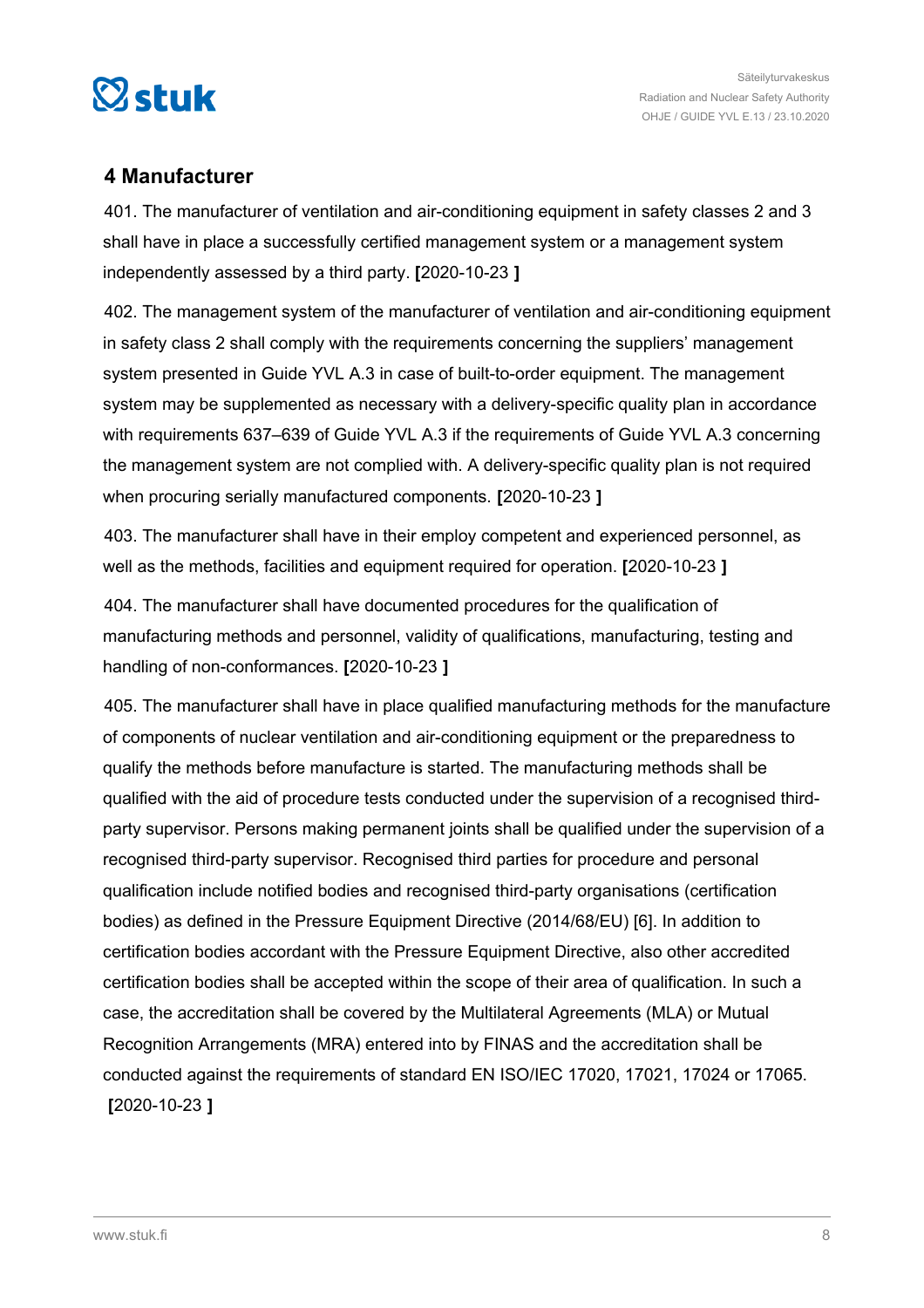

406. As regards the supply chain of parts important to the safety function, the manufacturer shall ensure that subcontractors are aware of the requirements related to the delivery. **[**2020-10-23 **]**

407. Before assembly, the manufacturer shall ensure that the components manufactured by the subcontractors fulfil the requirements related to the delivery. **[**2020-10-23 **]**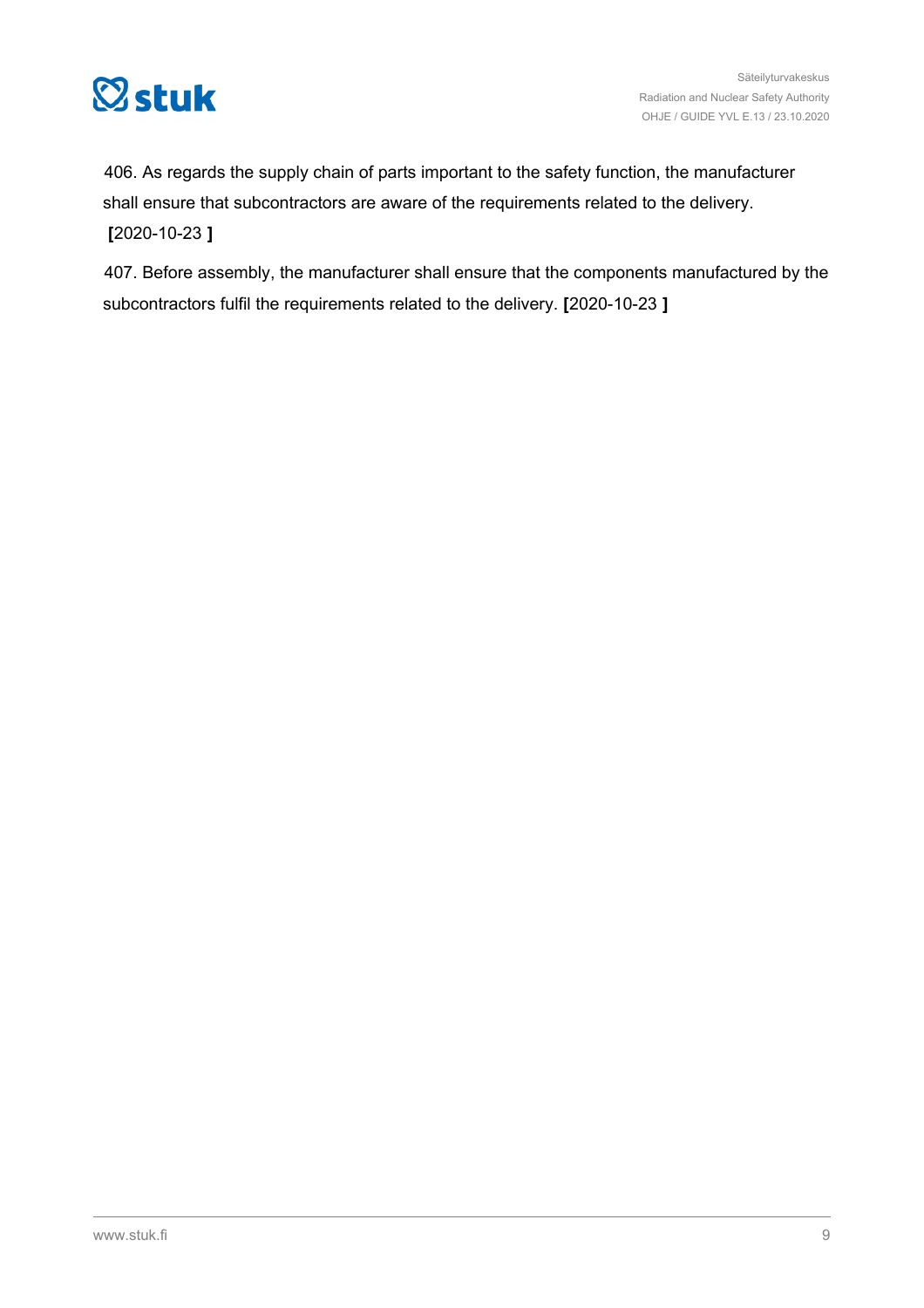<span id="page-9-0"></span>

# **5 Design**

## **5.1 General requirements**

501. The general requirements apply to all ventilation and air-conditioning equipment of nuclear facilities. Equipment type-specific additional requirements have also been set. **[**2020-10-23 **]**

502. The equipment shall be designed or selected so that the equipment service place requirements (design bases) presented in requirement specifications are met. **[**2020-10-23 **]**

503. In accordance with Guide YVL B.1, the equipment shall be protected from the effects of operational occurrences and accidents it is designed to manage. **[**2020-10-23 **]**

504. In designing or selecting equipment and their location, accessibility and the maintenance of operability during and after an accident shall be taken into account. **[**2020-10-23 **]**

505. The design solutions of the equipment shall contain proven technology, or their performance shall be experimentally demonstrated. **[**2020-10-23 **]**

506. The conformity of the equipment and its suitability for its intended application shall be demonstrated in the construction plan. **[**2020-10-23 **]**

507. The structural materials, seals and surfacing shall withstand the stresses caused by design basis operating conditions. Material selection shall ensure that corrosion, erosion, radiation or other similar detrimental phenomena do not endanger equipment operability. **[**2020-10-23 **]**

508. Ventilation and air conditioning equipment and its casing, mounting racks and seals shall be airtight so that

- bypasses do not impair the operation of the system
- the handling of radioactive or toxic gases is effective
- the spread of radioactive and toxic gases to clean areas is prevented.

# **[**2020-10-23 **]**

509. Type-approved and ETA-approved building products can be employed in safety class 3 in accordance with the decision of approval and the related instructions issued by the manufacturer. **[**2020-10-23 **]**

510. If the decision on type approval does not cover installation of the product, installation instructions shall be prepared up for this purpose, which additionally include the quality control of installation work. **[**2020-10-23 **]**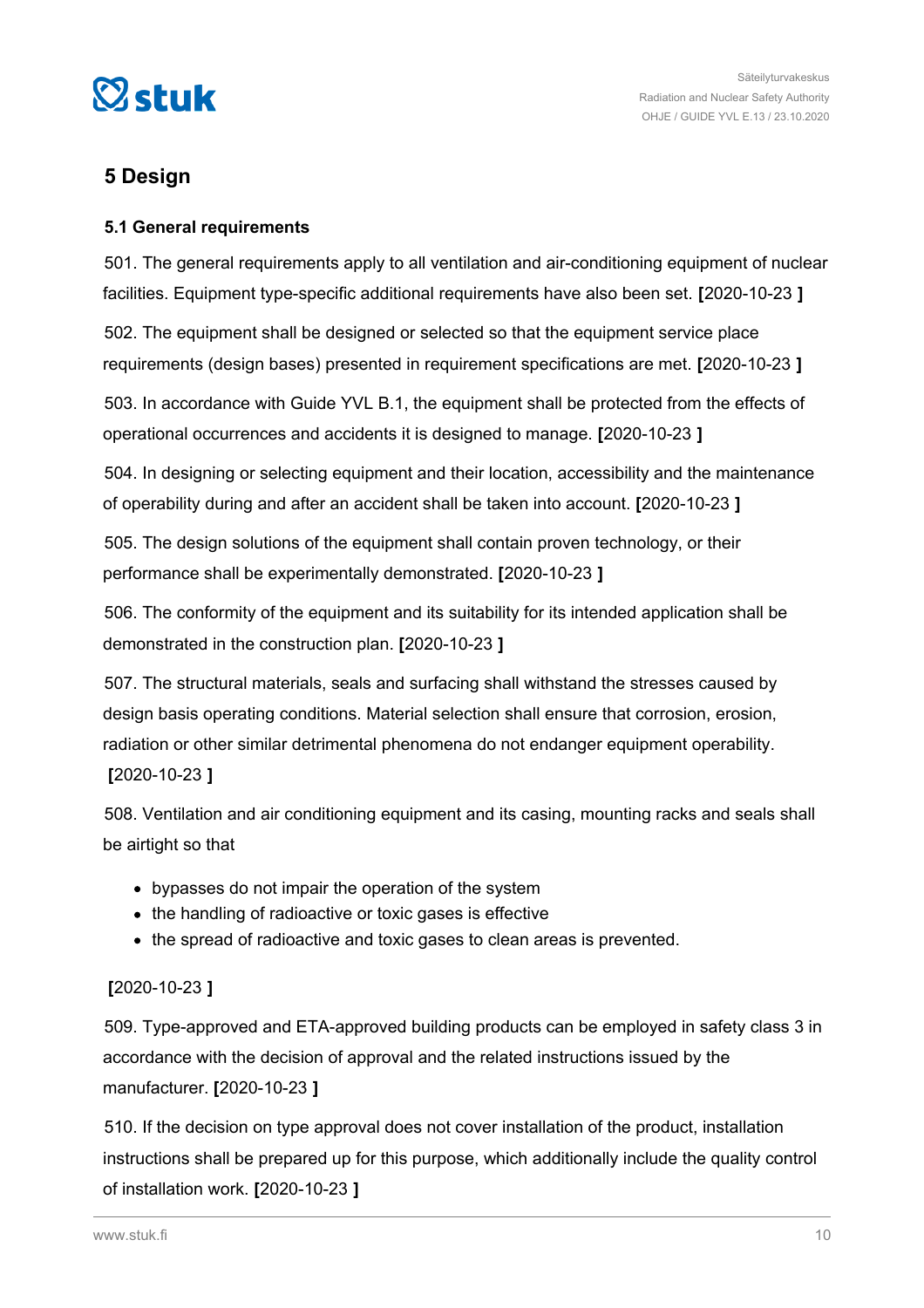<span id="page-10-0"></span>

## **5.2 Ducts**

511. Requirements shall be set for the leaktightness of the ventilation ducts, taking into account the content of radioactive, toxic or explosive substances in the ducts, the rooms through which the ducts are conducted and the pressure difference between the ducts and their surroundings. **[**2020-10-23 **]**

512. In determining the materials and coatings for the ducts, and in designing their geometrical shape, due consideration shall be given to easy decontamination of the surfaces (inside and outside) from potential radioactivity and prevention of its dispersion. **[**2020-10-23 **]**

513. In the material selection of the ducts and their insulations, fire safety requirements shall be taken into account. **[**2020-10-23 **]**

514. The accessories of the ducts shall comply with the same fire safety and leaktightness requirements as the ducts. **[**2020-10-23 **]**

#### **5.3 Filters**

515. The filters of the exhaust air systems shall be efficient in order to reduce aerosol, particle and iodine emissions so that their efficiency/retention factor does not fall below the allowed values in the design basis operational conditions. **[**2020-10-23 **]**

516. Supply air filters shall be efficient so that requirement 5511 of Guide YVL B.1 is met. **[**2020-10-23 **]**

517. The maintenance and replacement of filters shall be possible so as to prevent the contamination of the environment or the clean side. **[**2020-10-23 **]**

518. Testing the filters at the service place shall be prepared for. **[**2020-10-23 **]**

519. In the design of the filters prequisities for laboratory testing of activated carbon in order to determine the retention factor and auto-ignition temperature shall be considered. **[**2020-10-23 **]**

520. Individual factory tests, receiving tests and periodic tests shall be performed for filter sections and activated carbon. **[**2020-10-23 **]**

521. The sections of a filter consisting of several parallel filter sections shall have similar characteristics. **[**2020-10-23 **]**

522. The filter sections shall be identifiable throughout their life cycle. **[**2020-10-23 **]**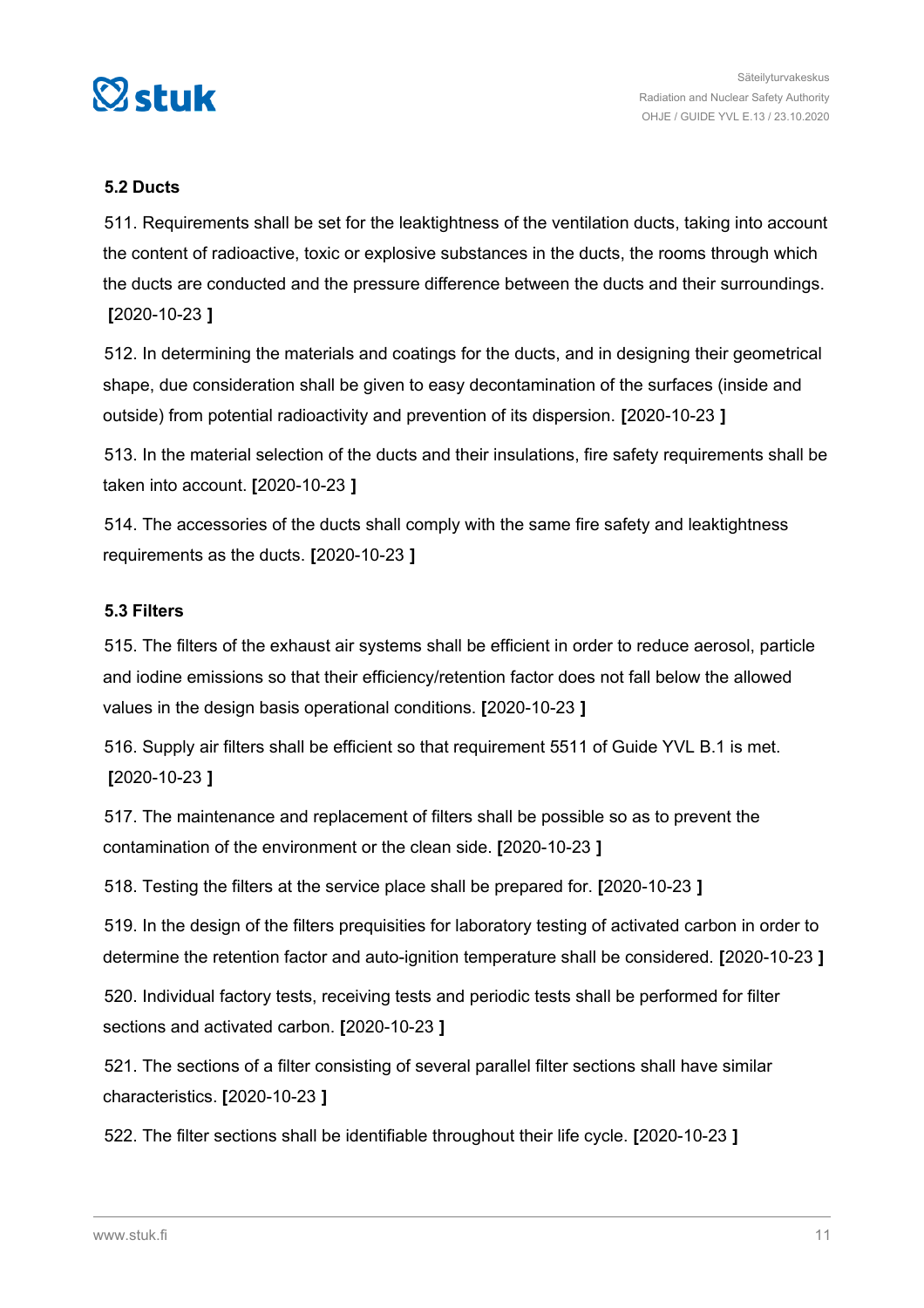<span id="page-11-0"></span>

523. The filter sections shall be handled and stored so that they retain their operability in accordance with the design bases. **[**2020-10-23 **]**

524. The storage conditions shall be determined so that the operability of the filters and filter materials is maintained. **[**2020-10-23 **]**

## **5.4 Control and closing devices**

525. For control and closing devices and fire dampers belonging to safety classes 2 and 3, leaktightness requirements shall be determined outwards and downstream. **[**2020-10-23 **]**

526. In safety class 3, CE-marked fire dampers may be used. **[**2020-10-23 **]**

527. For damper actuators and position indication, Guide YVL E.7 shall be complied with. **[**2020-10-23 **]**

528. For control and closing devices contributing to the containment isolation function, Guide YVL E.8 shall be complied with. **[**2020-10-23 **]**

## **5.5 Machine units**

529. Serially manufactured machine units may be addressed as a whole. **[**2020-10-23 **]**

530. Machine units that are not serially manufactured (for example, if one or more components of a serially manufactured unit are replaced or a machine unit is assembled from separate parts) shall be addressed component-specifically. **[**2020-10-23 **]**

531. When analysing machine unit failures and common cause failures, the parts of the machine unit shall be considered individual devices. **[**2020-10-23 **]**

532. For electrical and I&C equipment of machine units, Guide YVL E.7 shall be complied with. **[**2020-10-23 **]**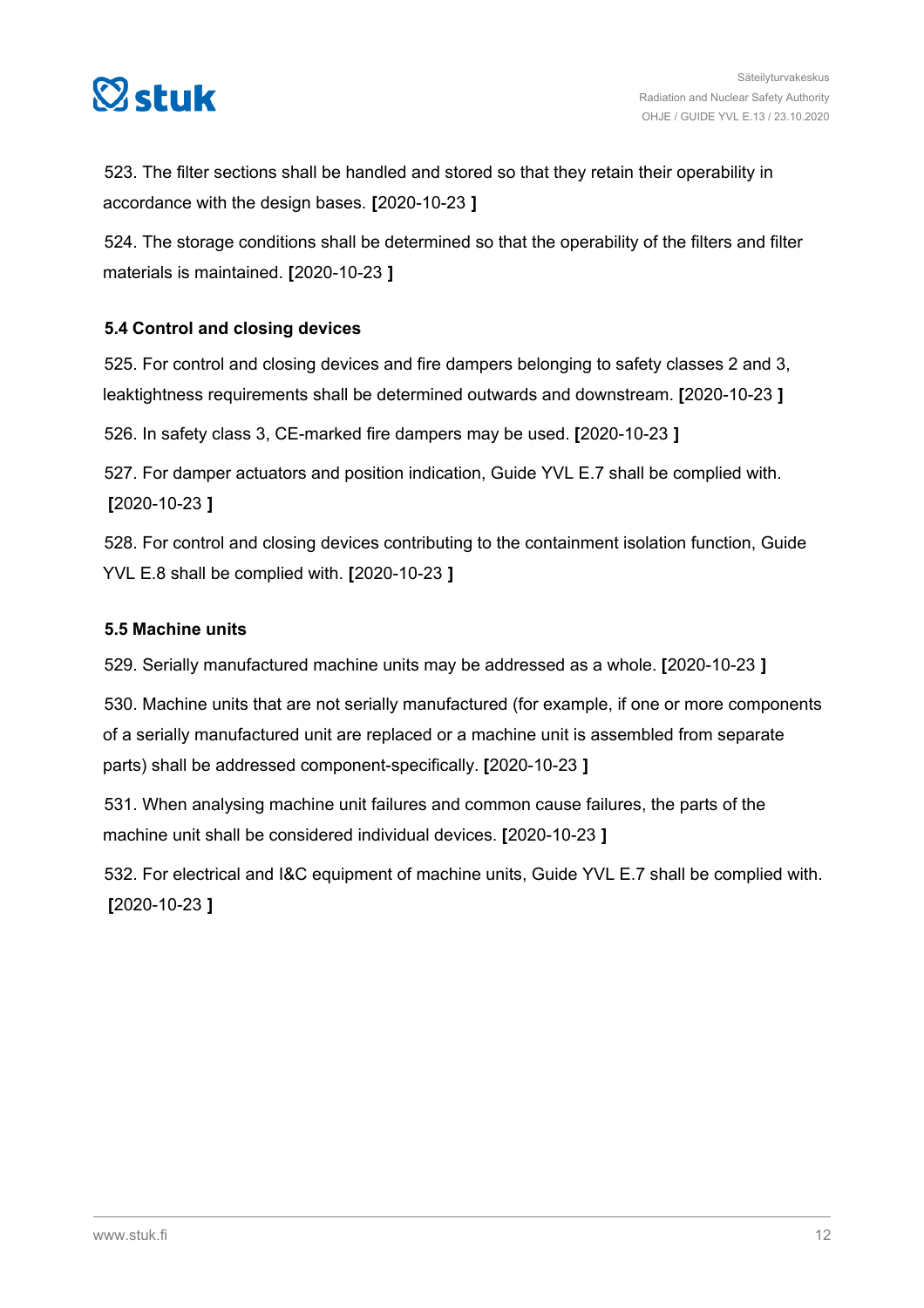<span id="page-12-0"></span>

# **6 Construction plan**

601. When selecting a component in safety classes 2 and 3 or procuring a spare part, the licensee shall prepare an assessment of the suitability and conformity of the component. **[**2020-10-23 **]**

602. The construction plan shall include a description of the component and its operation. **[**2020-10-23 **]**

603. The construction plan shall describe the design bases for the component, its functions, the importance of its operation for the operation of the system and its planned service places. The design data shall include all of the plant's operational states and accidents in which the component has been designed to function. **[**2020-10-23 **]**

604. The construction plan of the component shall present any type test data. **[**2020-10-23 **]**

605. The construction plan shall present operating experience essential for the acceptability of the component. **[**2020-10-23 **]**

606. The construction plan shall include a manufacturer analysis that contains information concerning the manufacturer's organisation and operations, copies of valid certification decisions and the manufacturer's recent delivery references. **[**2020-10-23 **]**

607. If special processes are used in the manufacture of safety class 2 built-to-order equipment, their manufacturing procedures and qualification data shall be included in the construction plan. **[**2020-10-23 **]**

608. If the component in question is not serially manufactured, the construction plan shall include a plan concerning the tests and inspections to be performed during the manufacturing. **[**2020-10-23 **]**

609. If necessary, the construction plan shall include a testing organisation report presenting the qualifications and approval of the testing organisation in accordance with Guide YVL E.12. **[**2020-10-23 **]**

610. The suitability of type approved building products for their intended use shall be demonstrated separately in the construction plan. **[**2020-10-23 **]**

611. The construction plan shall include a performance analysis demonstrating the operation of the equipment assembly. **[**2020-10-23 **]**

612. The construction plan of the filters shall present retention efficiency, pressure losses (for a clean filter and maximum allowable), tightness requirements (for the filter casing and mounting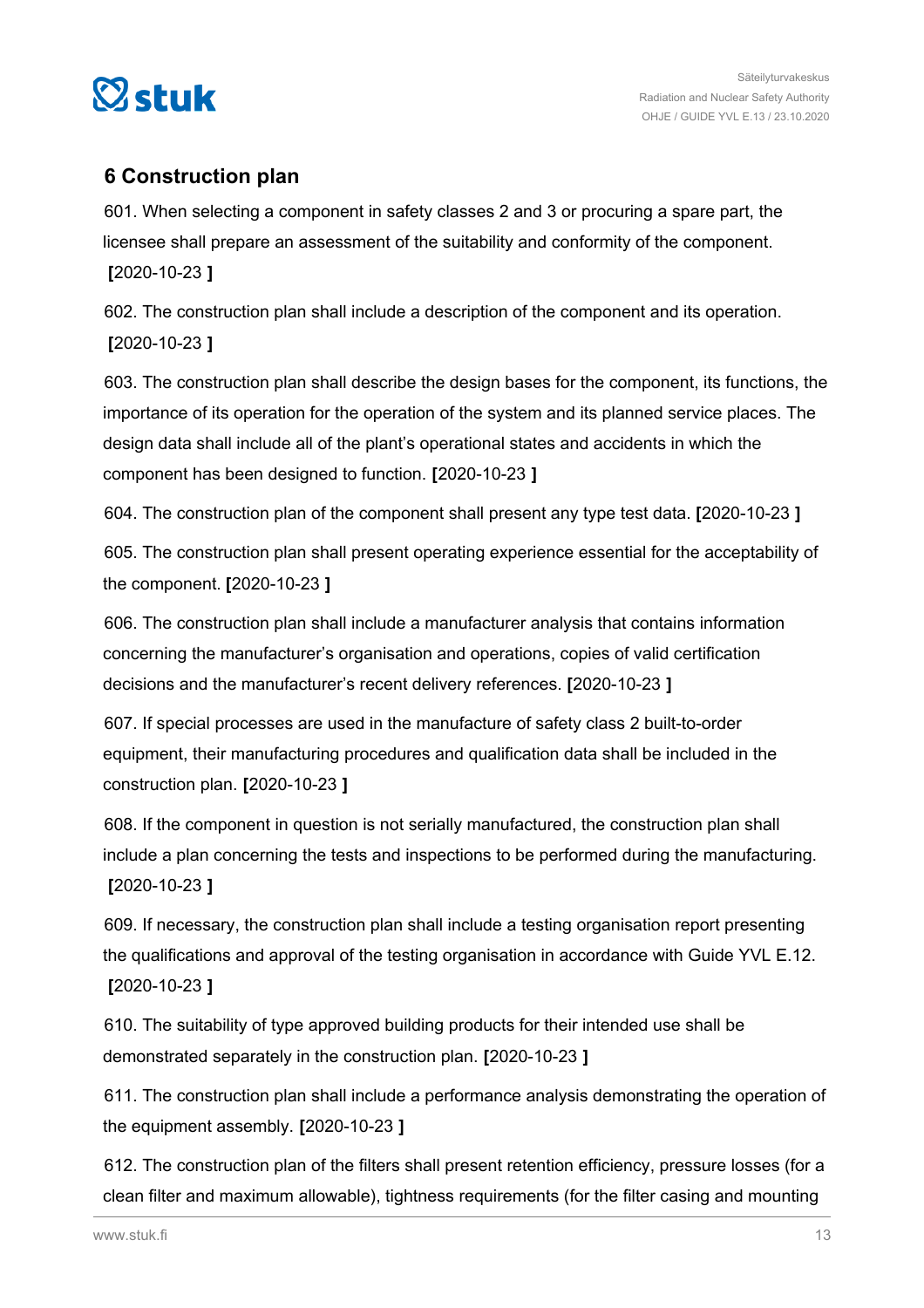

frames), filter section material, filter material information, amount of coal, number of filter sections, retention time and environmental conditions. **[**2020-10-23 **]**

613. The construction plan of the fan shall present the operating method of the fan, quality of the medium (temperature, pressure, humidity), required operating point and performance curve, tightness requirements, environmental conditions and installation method as well as structural data on the shaft seals, if specific tightness requirements have been set for the fan. **[**2020-10-23 **]**

614. The construction plan of control and closing devices and fire dampers shall present the tightness requirements of the dampers outwards and downstream. **[**2020-10-23 **]**

615. The construction plan of the heating or cooling unit shall present the device type and operating principle, cooling or heating capacity and other essential design values, design pressures and drawings that give the main dimensions. **[**2020-10-23 **]**

616. The construction plan of water-cooling units shall present the properties of the refrigerant used, the cooling capacity and other essential design values of the device and an assessment of compliance with the rules set by the service place. **[**2020-10-23 **]**

617. The drawings of ventilation ducts, welding plan, part/material list and any strength calculations (pressure design, supports, seismic acceptability, etc.) shall be presented in the construction plan. **[**2020-10-23 **]**

618. STUK inspects the construction plan of safety class 2 built-to-order equipment. The construction plan of safety class 3 built-to-order equipment and serially manufactured equipment may be inspected by an AIO. **[**2020-10-23 **]**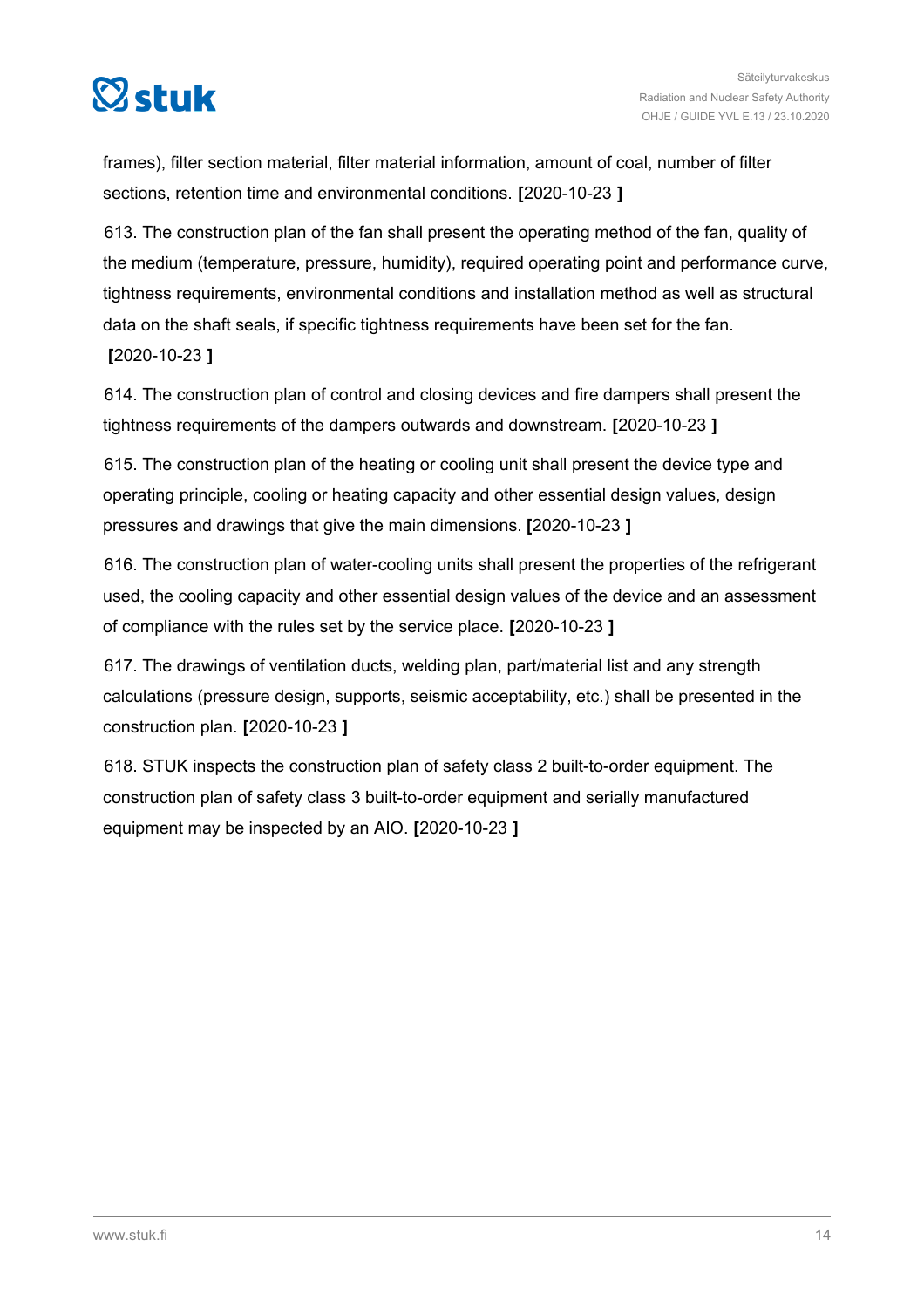<span id="page-14-0"></span>

# **7 Manufacture**

701. The equipment shall be manufactured and the manufacturing quality shall be monitored as planned. **[**2020-10-23 **]**

702. Before the manufacture is started, the licensee shall ensure that the manufacturer has the preparedness to operate in conformity to all requirements and an approved plan is used. **[**2020-10-23 **]**

703. For air conditioning and ventilation equipment, a material certificate in accordance with standard SFS-EN 10204 [5] is required as follows:

- SC 2 built-to-order equipment, structural materials of pressure-retaining parts: 3.1
- structural materials of other equipment: 2.1
- welding filler material: 2.2.

A material certificate of a higher level shall also be approved in all cases. **[**2020-10-23 **]**

704. Structural materials for which a batch-specific material certificate is required shall be identifiable and traceable from individual melting batches up to the completed structure. **[**2020-10-23 **]**

705. The licensee shall ensure that the manufacturer assembles and submits to the licensee the manufacture result documentation for the component and the installation, operating, and maintenance instructions of the component before the device is taken into use at the facility. **[**2020-10-23 **]**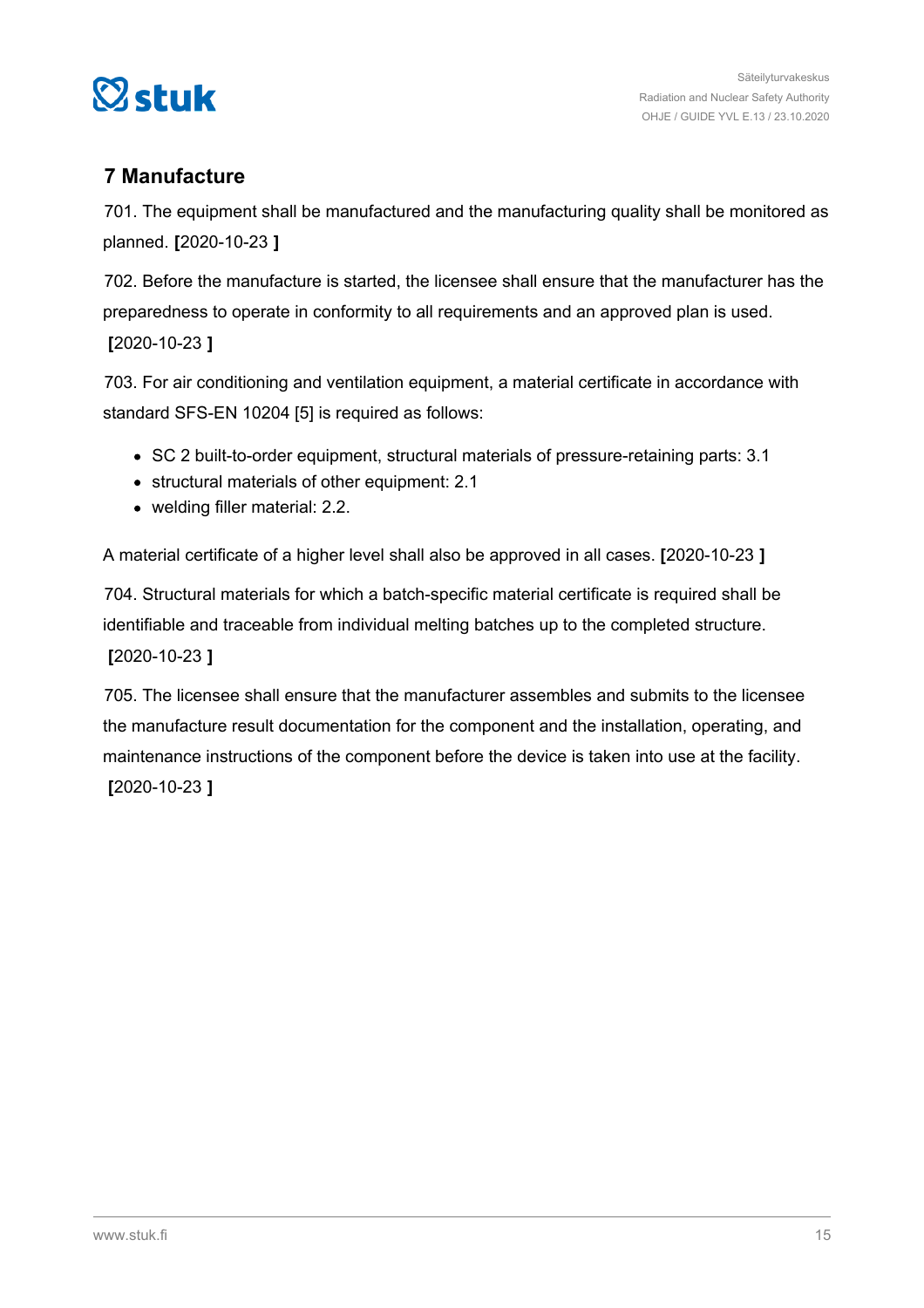<span id="page-15-0"></span>

# **8 Construction inspection**

801. The scope of the construction inspection procedures shall be proportioned to the safety significance of the component to be inspected. **[**2020-10-23 **]**

802. The construction plan shall be approved before the construction inspection. **[**2020-10-23 **]**

803. For safety class 2 equipment and built-to-order equipment of safety class 3, the construction inspection shall be performed by an AIO; for safety class 3 equipment, it shall be performed by an AIO, the licensee's in-house inspection organisation or some other organisational unit of the licensee that is independent of the designer and manufacturer and considered competent by STUK. **[**2020-10-23 **]**

804. For safety class 2 and 3 equipment, a manufacture result documentation review and visual inspection independent of the manufacturer shall be performed. **[**2020-10-23 **]**

805. The inspection in accordance with requirement 804 for a serially manufactured component may be combined with an acceptance inspection, in which case a separate construction inspection is not needed. **[**2020-10-23 **]**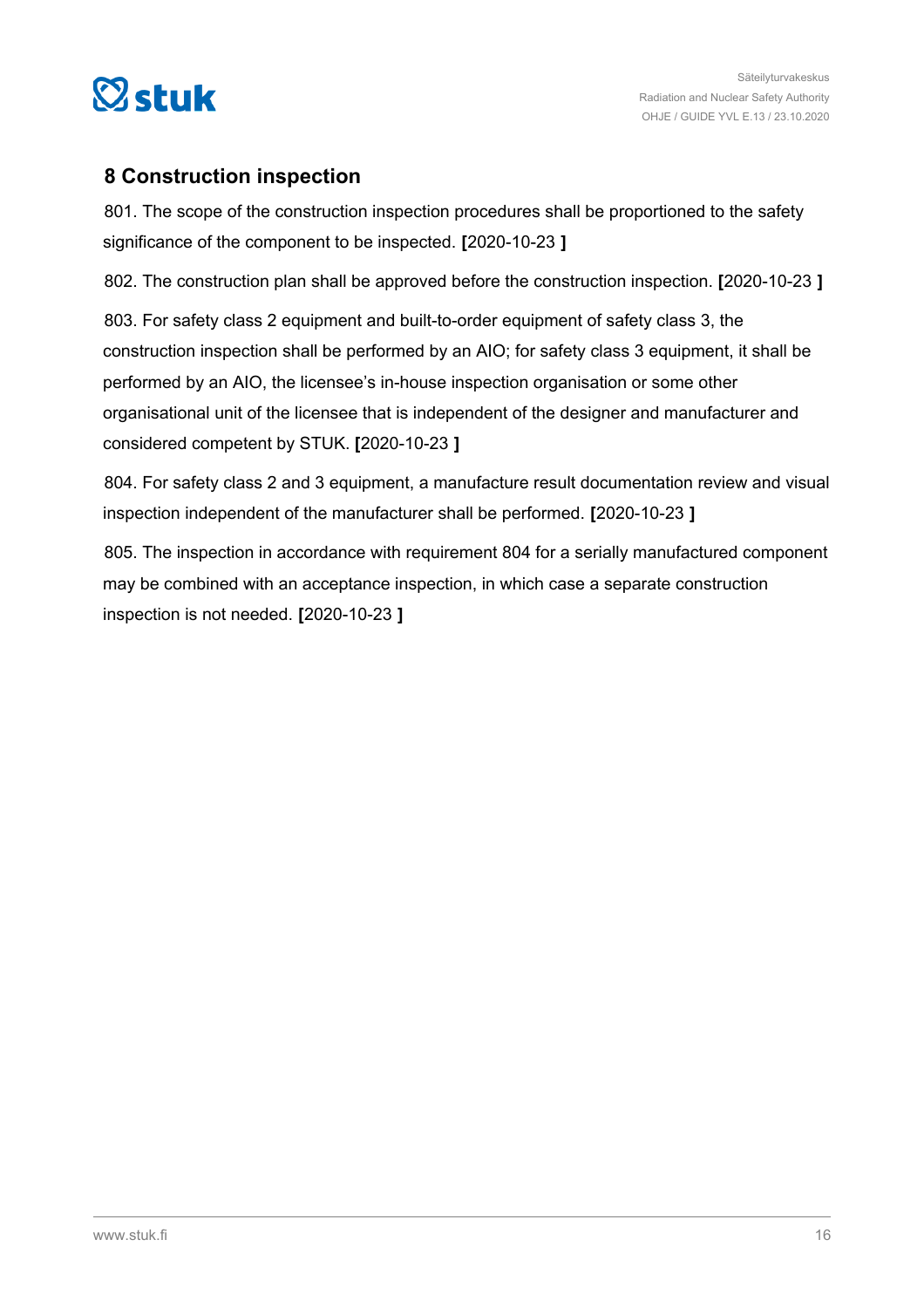<span id="page-16-0"></span>

# **9 Installation**

901. The licensee shall perform a reception inspection on safety-classified equipment prior to its storage and installation. **[**2020-10-23 **]**

902. The licensee shall have a plan or procedure in place for installing a component according to which the installation takes place and the installation work quality is ensured. **[**2020-10-23 **]**

903. For safety class 2, the installation inspection shall be performed by an AIO; for safety class 3, it shall be performed by an AIO, the licensee's in-house inspection organisation or some other organisational unit of the licensee that is independent of design, manufacture and installation and considered competent by STUK. **[**2020-10-23 **]**

904. During the installation inspection, it shall be ensured that the installation is appropriate and it has been performed according to approved plans and the guidelines and principles concerning a nuclear facility. **[**2020-10-23 **]**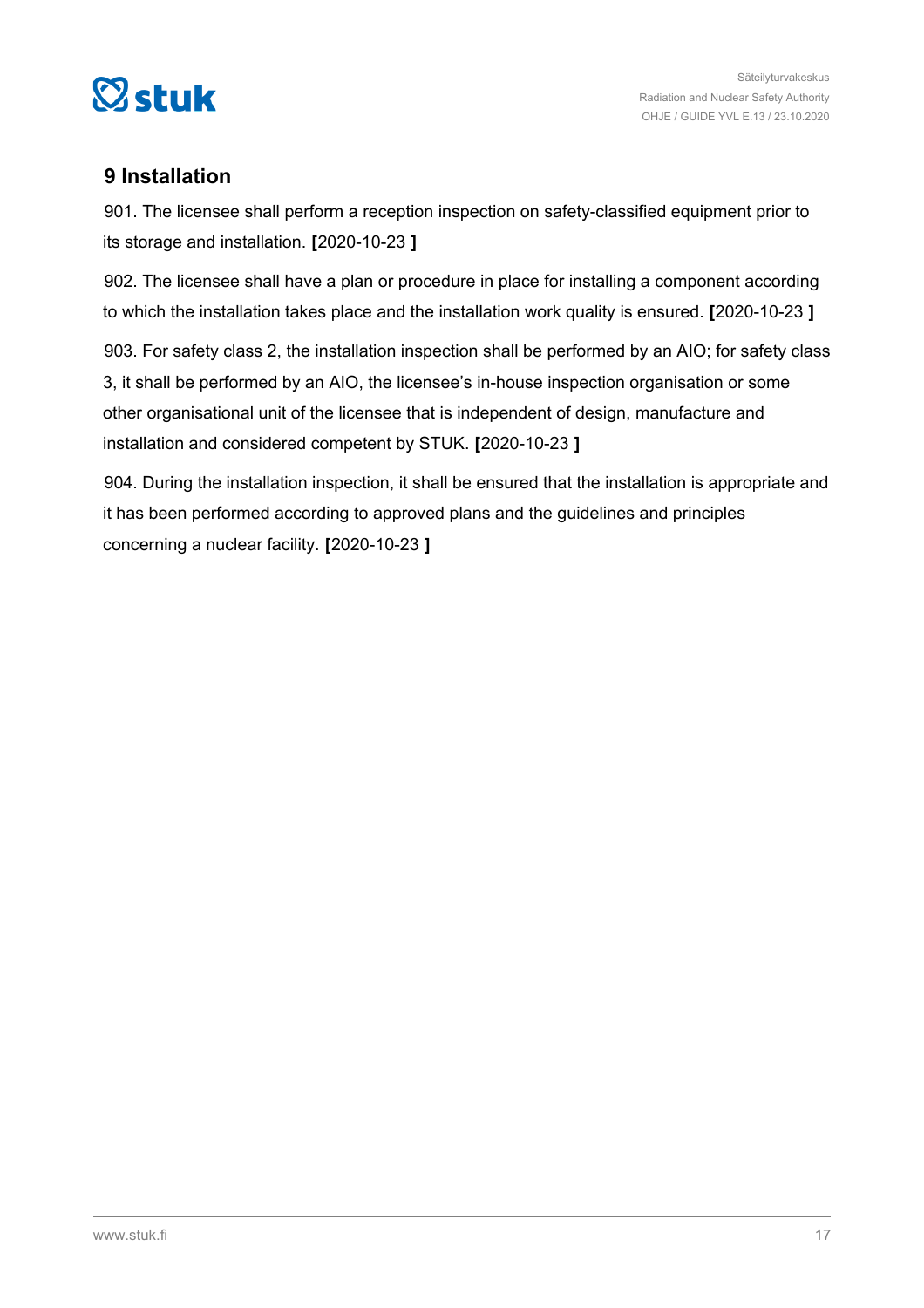<span id="page-17-0"></span>

# **10 Commissioning**

1001. The licensee shall have a plan or procedure in place for commissioning a component according to which the commissioning takes place and the functional capability of the component at the service place is ensured. **[**2020-10-23 **]**

1002. The licensee's in-house inspection organisation or some other organisational unit of the licensee that is independent of design, manufacture and installation and considered competent by STUK shall prepare the commissioning inspection for air conditioning and ventilation equipment in safety classes 2 and 3. For safety class 2 built-to-order equipment, the commissioning inspection shall be performed by an AIO. **[**2020-10-23 **]**

1003. The commissioning inspection may be divided into two parts: The first part reviews the documentation created before commissioning testing and determines that the component is ready for commissioning testing operation. The second part reviews the result documentation from commissioning testing. **[**2020-10-23 **]**

1004. The commissioning inspection shall verify that the installed component complies with the approved plans and any defects and faults discovered during previous inspections have been corrected. **[**2020-10-23 **]**

1005. The licensee shall request the performance of a commissioning inspection in writing well in advance of the inspection date. **[**2020-10-23 **]**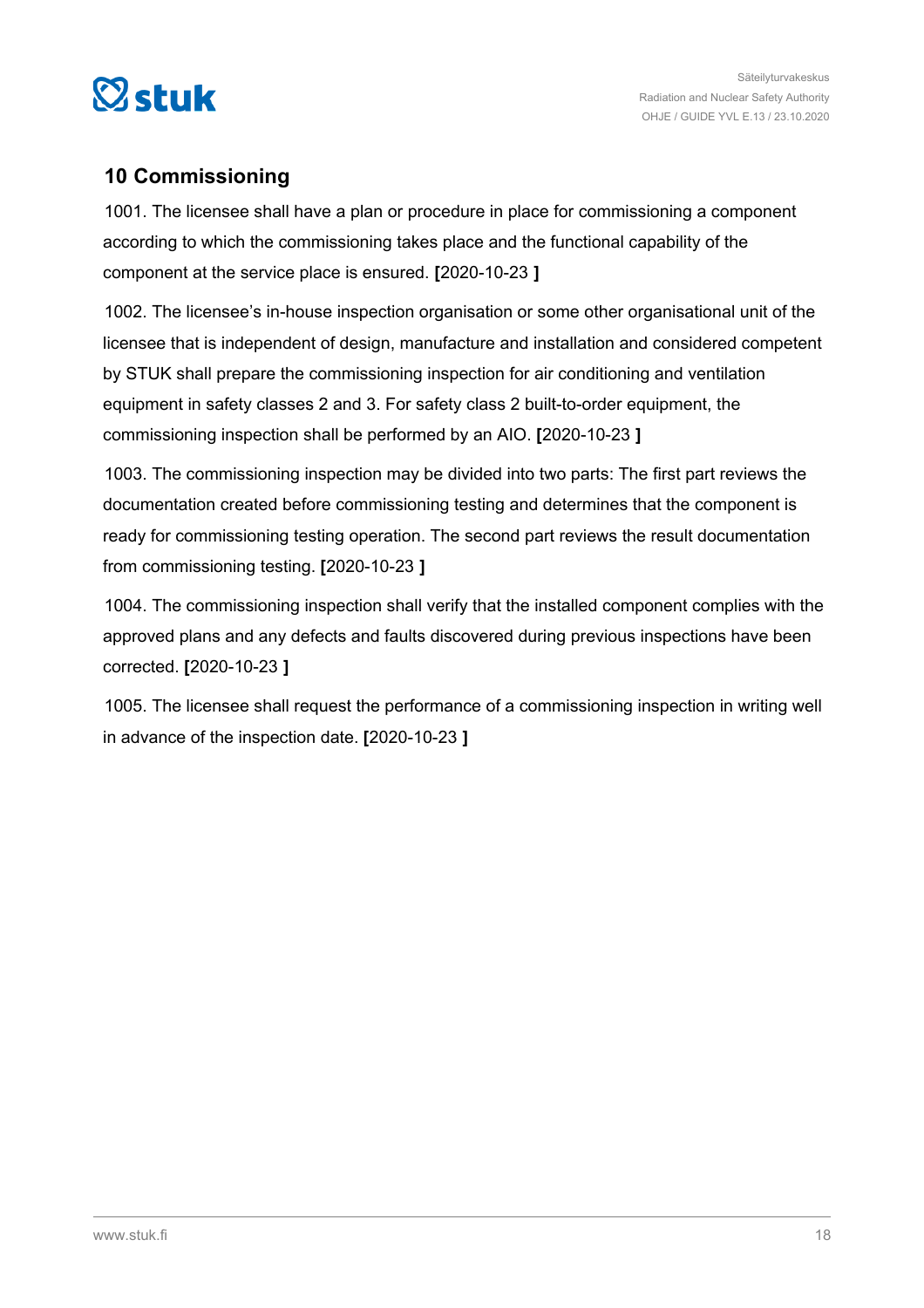<span id="page-18-0"></span>

# **11 Operation, condition monitoring and maintenance**

1101. The operating parameters and load, process and environmental conditions of air conditioning and ventilation equipment shall be monitored, and they shall be maintained within the limits of design basis operational conditions. **[**2020-10-23 **]**

1102. Air conditioning and ventilation equipment shall remain reliably operable in all design basis operating conditions during any service intervals. Overhaul needs or a failure shall be detectable before the weakening or loss of operability causes a safety risk. **[**2020-10-23 **]**

1103. Procedures shall be provided for the operation, condition monitoring and maintenance of air conditioning and ventilation equipment. **[**2020-10-23 **]**

1104. The requirements concerning the periodic testing are presented in Guide YVL A.6. **[**2020-10-23 **]**

1105. The licensee's own operating experiences or experiences gained from other nuclear facilities shall be taken into account. **[**2020-10-23 **]**

1106. Ageing management is discussed in Guide YVL A.8. **[**2020-10-23 **]**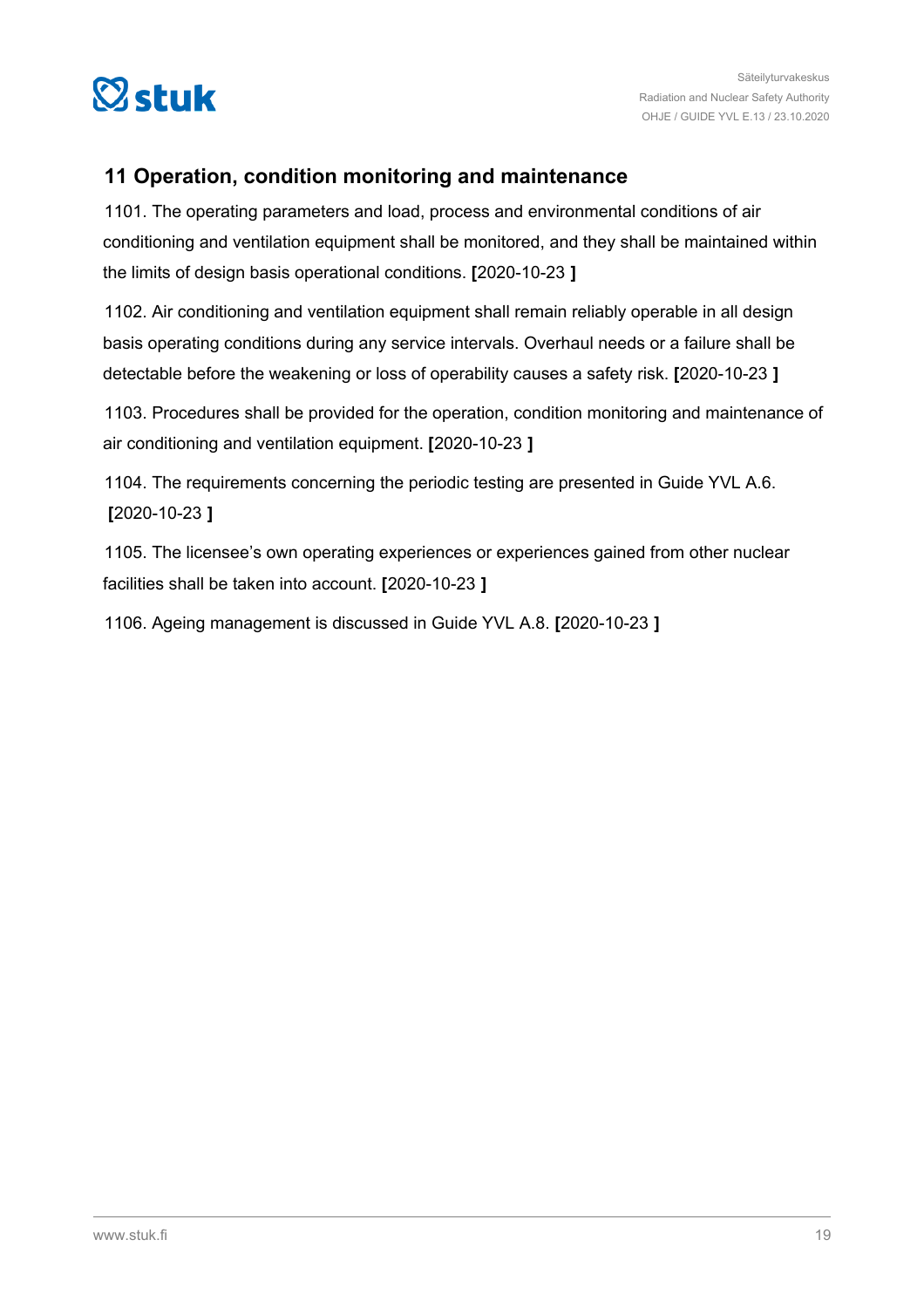<span id="page-19-0"></span>

# **12 Modifications**

1201. Equipment modifications shall not impair the safety of the nuclear facility. The acquisition of a spare part that is significant in terms of operability is also considered a modification whenever the manufacturer, material or structure of the equipment changes. **[**2020-10-23 **]**

1202. After a modification, serially manufactured equipment shall be handled using procedures for built-to-order equipment, similarly to new equipment. **[**2020-10-23 **]**

1203. The construction plan for a modification of built-to-order equipment shall present justifications for the acceptability of the modification and the information verifying the conformance of the equipment. The safety impact of the modification shall be analysed in the construction plan for a modification of safety class 2 built-to-order equipment. **[**2020-10-23 **]**

1204. When the performance values of a component change significantly, the modification is a system modification, in which case Guide YVL B.1 shall be complied with. **[**2020-10-23 **]**

1205. System-level design shall be approved before the equipment level can be approved. **[**2020-10-23 **]**

1206. After modifications, commissioning testing shall be carried out. General requirements concerning commissioning testing are given in Guide YVL A.5. **[**2020-10-23 **]**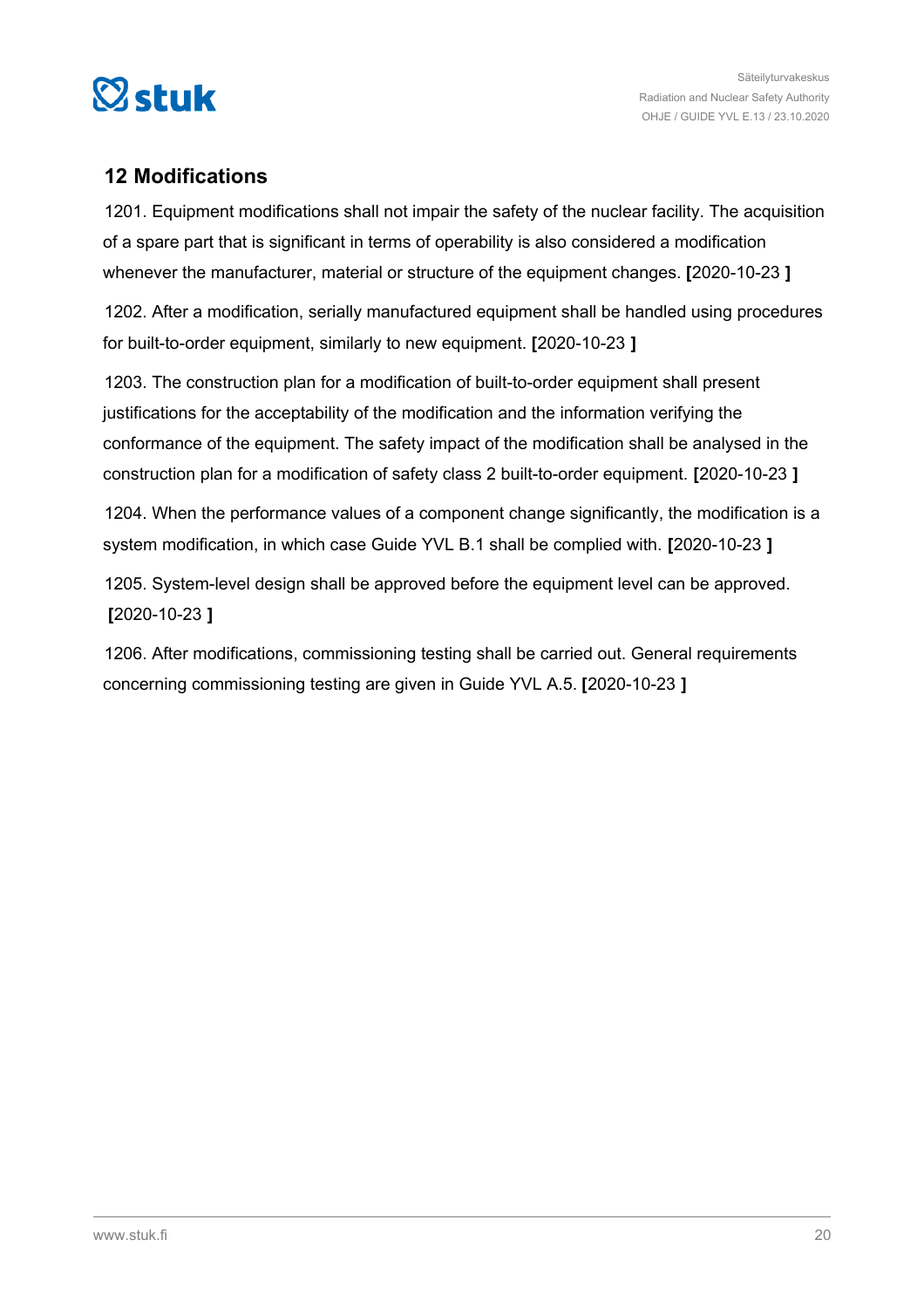<span id="page-20-0"></span>

# **13 Regulatory oversight by the Radiation and Nuclear Safety Authority**

1301. STUK assesses the quality control systems of the licensee/license applicant and subcontractors. **[**2020-10-23 **]**

1302. STUK participates in the audits by the licence holder at its discretion. **[**2020-10-23 **]**

1303. STUK or an AIO may oversee the manufacture by means of factory visits in the extent it deems necessary. **[**2020-10-23 **]**

1304. In connection with the system processing of ventilation and air-conditioning equipment, STUK states whether it will conduct a commissioning inspection on the systems or equipment. In general, STUK conducts the commissioning inspection on complete installed air-conditioning systems. STUK's inspection does not replace the licensee's commissioning inspection. **[**2020-10-23 **]**

1305. During inspection visits and commissioning testing, STUK oversees, in the extent it deems necessary, that the overall implementation corresponds to the approved plans and meets the required quality level. **[**2020-10-23 **]**

1306. STUK witnesses commissioning tests in the extent it deems necessary. **[**2020-10-23 **]**

1307. STUK oversees the scope and acceptability of the requirements and periodic testing concerning the operability of the equipment. **[**2020-10-23 **]**

1308. STUK applies the same principles to the supervision of modifications of nuclear facilities as to the control of the design, procurement, installation and commissioning of new equipment. **[**2020-10-23 **]**

1309. STUK reviews the documents submitted to it, specified in Chapter 14. **[**2020-10-23 **]**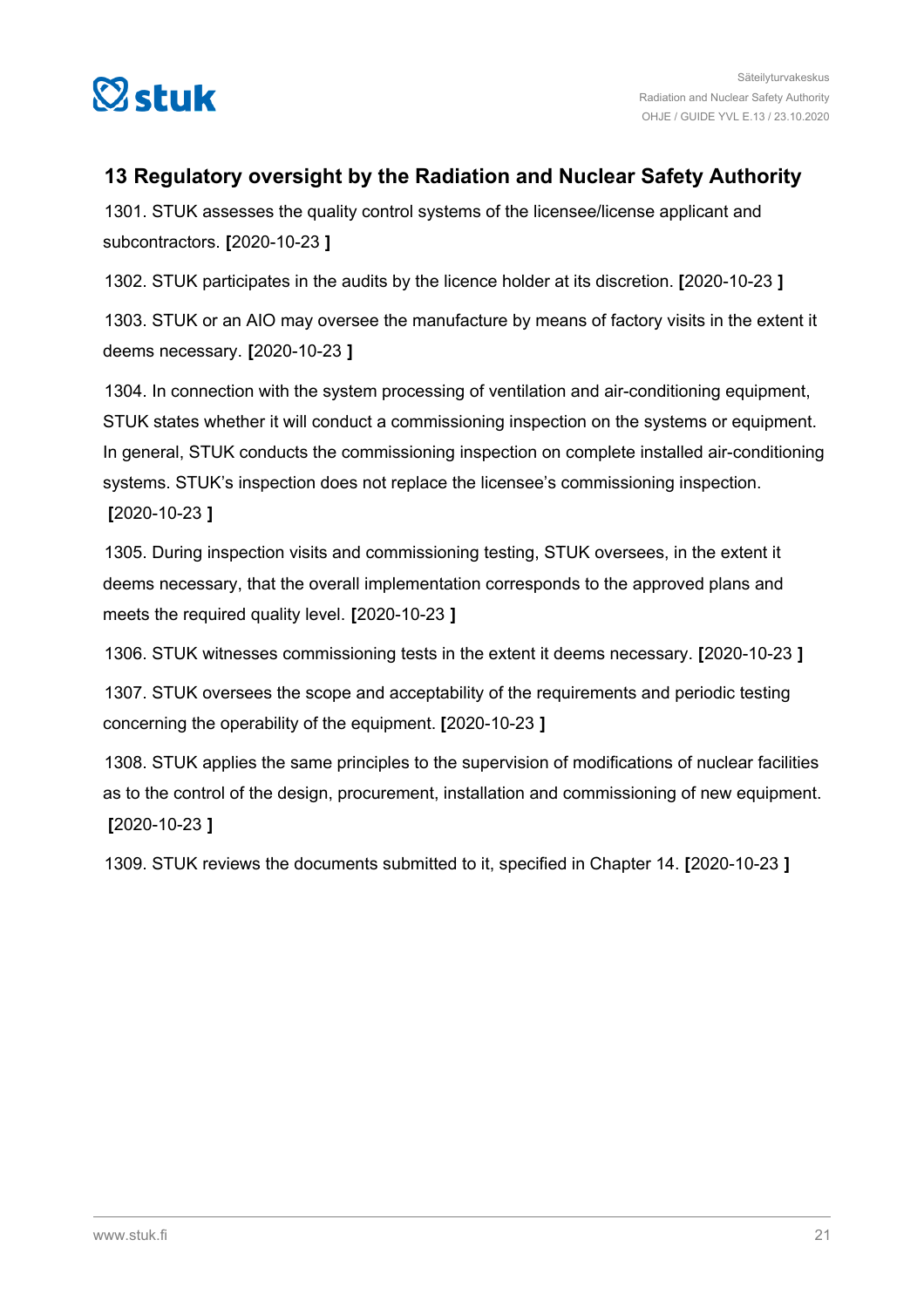<span id="page-21-0"></span>

# **14 Documents to be submitted to the Radiation and Nuclear Safety Authority**

1401. The preliminary and final safety analysis reports shall present, in addition to the information required for systems by Guide YVL B.1, the key design bases of components. The requirements for submitting the report are set forth in Guide YVL B.1. **[**2020-10-23 **]**

1402. The general equipment requirement specifications of safety class 2 and 3 equipment shall be submitted to STUK for information with the construction plan or the assessment pursuant to requirement 601 at the latest. If the general equipment requirement specification has already been submitted, a reference to it shall suffice. **[**2020-10-23 **]**

1403. Requirement specifications for equipment service places shall be submitted to STUK with the construction plan at the latest, if the construction plan is to be approved by STUK. Otherwise, the licensee's assessment on the suitability of the equipment pursuant to requirement 601 shall be submitted to STUK for information before installation. **[**2020-10-23 **]**

1404. The assessment pursuant to requirement 601 shall be submitted to STUK for information before installation for serially manufactured equipment in safety classes 2 and 3 and built-toorder equipment of safety class 3. **[**2020-10-23 **]**

1405. The construction plans for safety class 2 built-to-order equipment shall be submitted to STUK for approval. The assessment pursuant to requirement 601 shall be presented as a part of the construction plan. **[**2020-10-23 **]**

1406. The safety class 2 construction plans to be submitted to STUK for approval shall be approved by STUK before the installation of the equipment. **[**2020-10-23 **]**

1407. If necessary, STUK may request the construction plans of serially manufactured safety class 2 and 3 equipment and safety class 3 built-to-order equipment for information during the system inspection. **[**2020-10-23 **]**

1408. General requirements concerning commissioning testing are given in Guide YVL A.5. **[**2020-10-23 **]**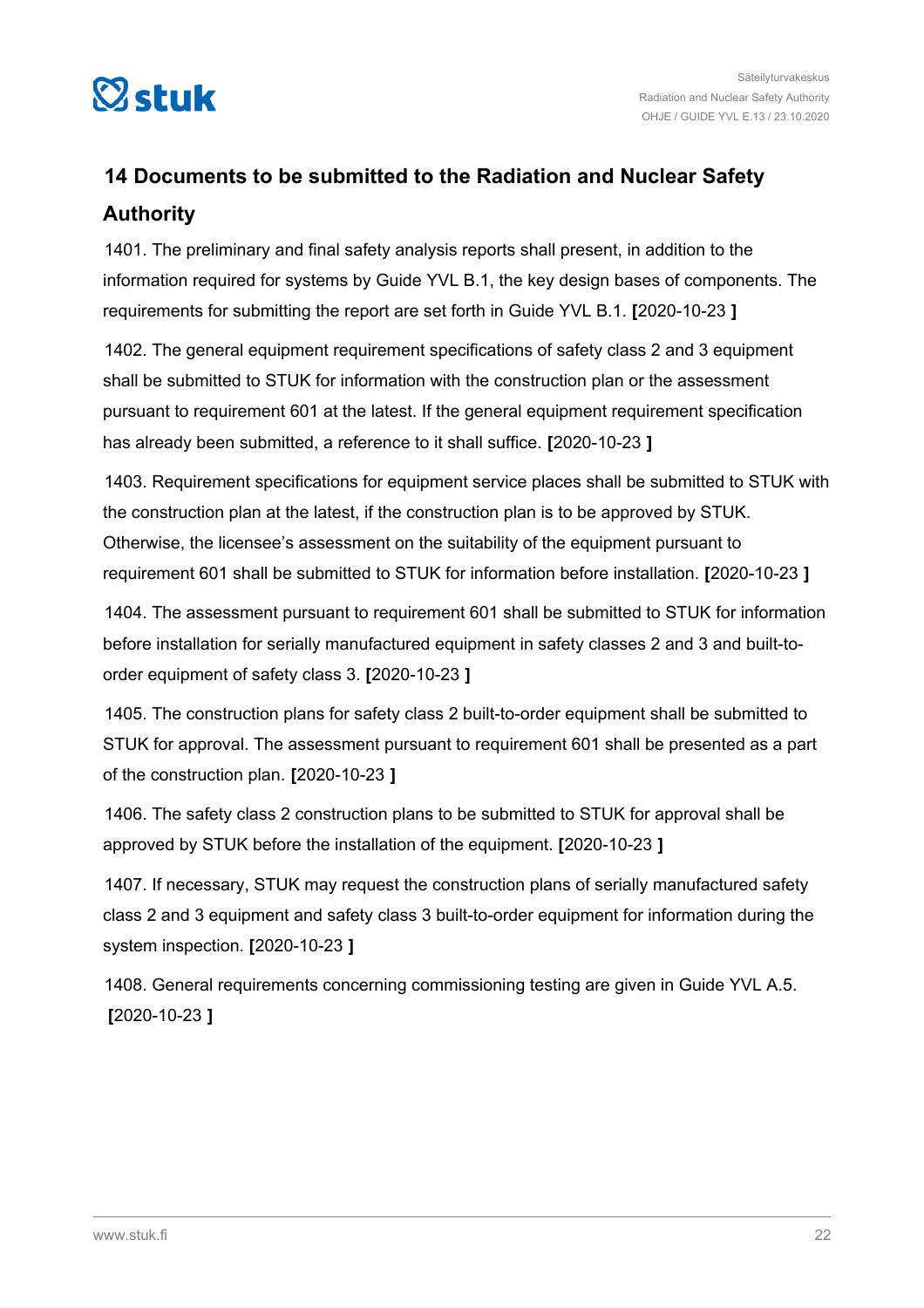<span id="page-22-0"></span>

# **15 ANNEX A Ventilation and air-conditioning equipment control scope**

# **and division of inspection responsibilities**

| <b>Approval or witnessing</b>                                                       | <b>Safety Class</b>    |                     | Requirement         |  |  |  |
|-------------------------------------------------------------------------------------|------------------------|---------------------|---------------------|--|--|--|
|                                                                                     | SC <sub>2</sub>        | SC <sub>3</sub>     |                     |  |  |  |
| Design                                                                              |                        |                     |                     |  |  |  |
| Design bases                                                                        | <b>STUK</b>            | <b>STUK</b>         | 1401                |  |  |  |
| General equipment requirement<br>specification                                      | <b>STUK</b>            | <b>STUK</b>         | 1402                |  |  |  |
| Construction plan                                                                   | STUK/AIO <sup>1)</sup> | AIO <sup>1</sup>    | 618, 1404-1407      |  |  |  |
| Requirement specification for<br>equipment service place or<br>suitability analysis | <b>STUK</b>            | <b>STUK</b>         | 312, 601, 1403-1405 |  |  |  |
| Manufacturing                                                                       |                        |                     |                     |  |  |  |
| Manufacturing control                                                               | <b>AIO</b>             | LH                  | 1303                |  |  |  |
| Construction inspection                                                             | <b>AIO</b>             | AIO/LH <sup>2</sup> | 803                 |  |  |  |
| Installation and commissioning                                                      |                        |                     |                     |  |  |  |
| Acceptance inspection                                                               | LH                     | <b>LH</b>           | 901                 |  |  |  |
| Installation construction plan and<br>inspection                                    | <b>AIO</b>             | AIO/LH <sup>2</sup> | 903                 |  |  |  |
| Commissioning inspections                                                           | AIO/LH <sup>*</sup>    | IН.                 | 1002                |  |  |  |
| Maintenance, repairs and modifications                                              |                        |                     |                     |  |  |  |
| Maintenance work inspection                                                         | <b>AIO</b>             | <b>LH</b>           | 1308                |  |  |  |
| Plan for repairs and modifications                                                  | STUK/AIO               | AIO/LH*             | 1308                |  |  |  |
| Inspection of repairs and<br>modifications                                          | <b>AIO</b>             | AIO/LH*             | 1308                |  |  |  |

An AIO shall always be entitled to perform inspections stipulated on the licensee in the table.

\* LH is an in-house inspection organisation or some other organisational unit of the licensee that is independent of design, manufacture and installation and considered competent by STUK.

1) STUK may request the construction plans in accordance with requirement 1407 for information.

2) Serially manufactured AIO/LH, built-to-order AIO. **[**2020-10-23 **]**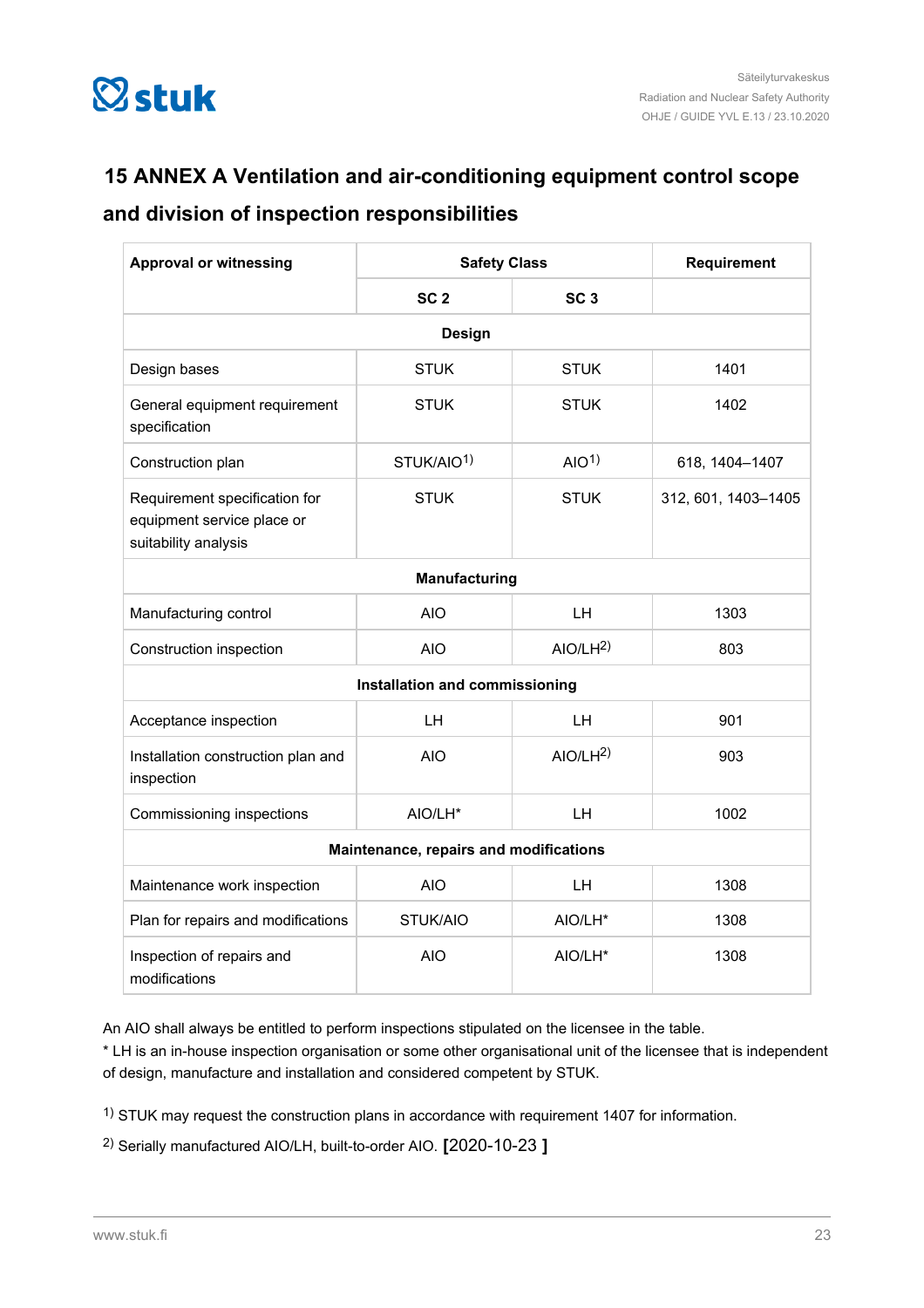<span id="page-23-0"></span>

# **16 References**

1. Nuclear Energy Act (990/1987). **[**2020-10-23 **]**

2. Radiation and Nuclear Safety Authority Regulation on the Safety of a Nuclear Power Plant (STUK Y/1/2018). **[**2020-10-23 **]**

3. Radiation and Nuclear Safety Authority Regulation on the Safety of Disposal of Nuclear Waste (STUK Y/4/2018). **[**2020-10-23 **]**

4. Decree of the Ministry of the Environment on the Indoor Climate and Ventilation of New Buildings (1009/2017). **[**2020-10-23 **]**

5. SFS-EN 10204 Metallic products. Types of inspection documents. **[**2020-10-23 **]**

6. Pressure Equipment Directive (2014/68/EU). **[**2020-10-23 **]**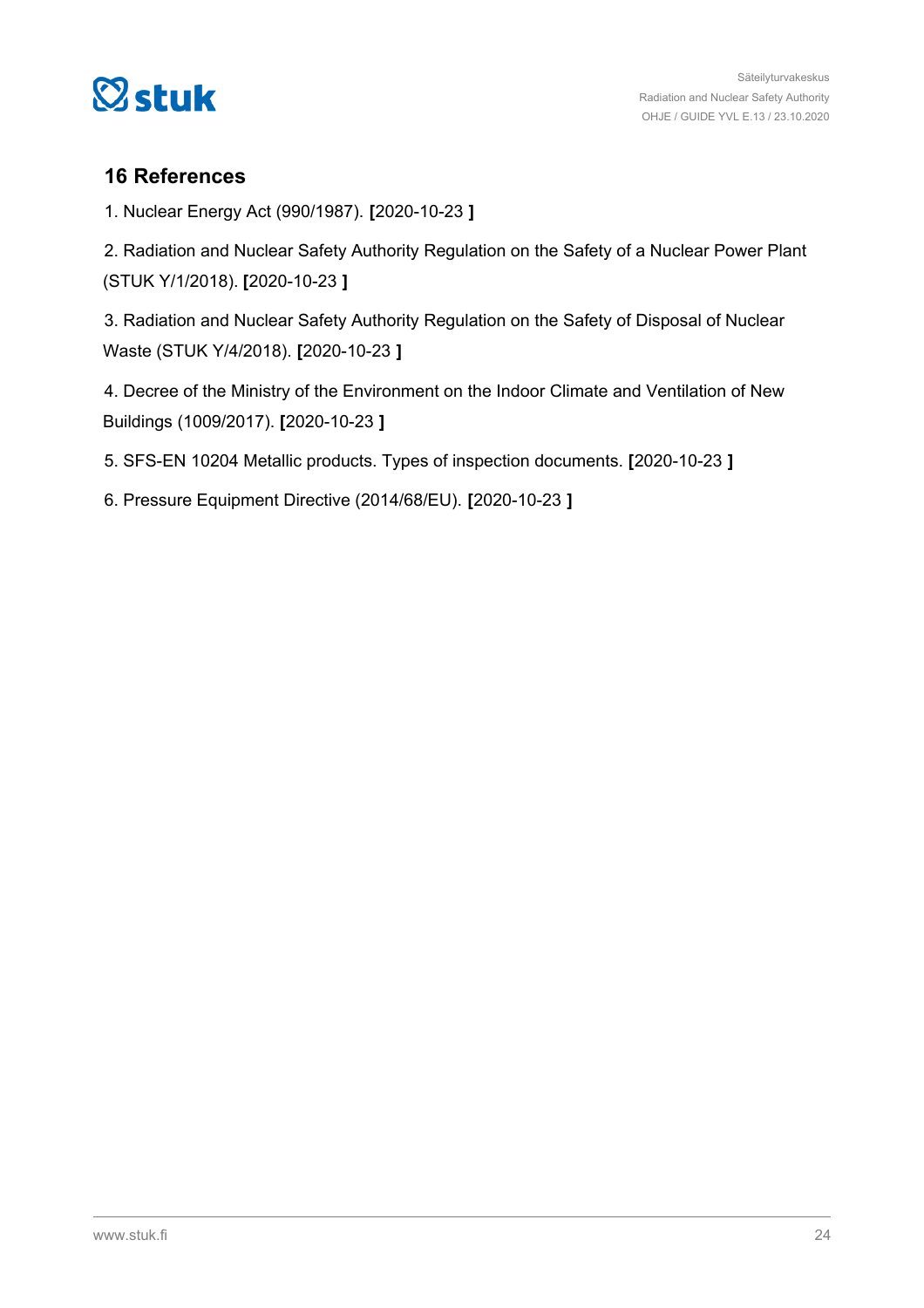

# **Definitions**

#### **Authorised inspection body (AIO)**

Authorised inspection body shall refer to an independent inspection organisation approved by the Radiation and Nuclear Safety Authority under Section 60 a of the Nuclear Energy Act to carry out inspections of the pressure equipment, steel and concrete structures and mechanical components of nuclear facilities in the capacity of an agency performing public administrative duties. (Nuclear Energy Decree 161/1988, in Finnish). Authorised inspection body and authorised inspection organisation have same meaning in YVL Guides.

#### **Special process**

Special processes shall refer to manufacturing processes, the results of which cannot be directly verified by means of a product inspection or testing after manufacture; instead, any shortcomings in the process may only appear later while the product is in use. Special processes include, for instance welding, forming and heat treatment.

#### **Ventilation**

Ventilation shall refer to maintaining and improving the quality of indoor air by circulating it; in some rooms of a nuclear facility, ventilation systems are also used to limit the spread of radioactive substances.

## **Air-conditioning**

Air-conditioning shall refer to the management of the purity, temperature, humidity and movement of indoor air by treating supply air or circulating air.

## **Operability**

Operability shall refer to the integrity and performance of SSC in conformance with its design bases.

#### **Location requirements**

Location requirements shall refer to the requirements set on a component by its location of use at a nuclear facility. The location of use at a facility and as part of the facility's other systems sets requirements on the device in terms of the tolerance of environmental conditions, functionality, performance, and tolerance of potential accident conditions.

## **Requirement specification for equipment service place**

Requirement specification for equipment service place shall refer to the equipment requirement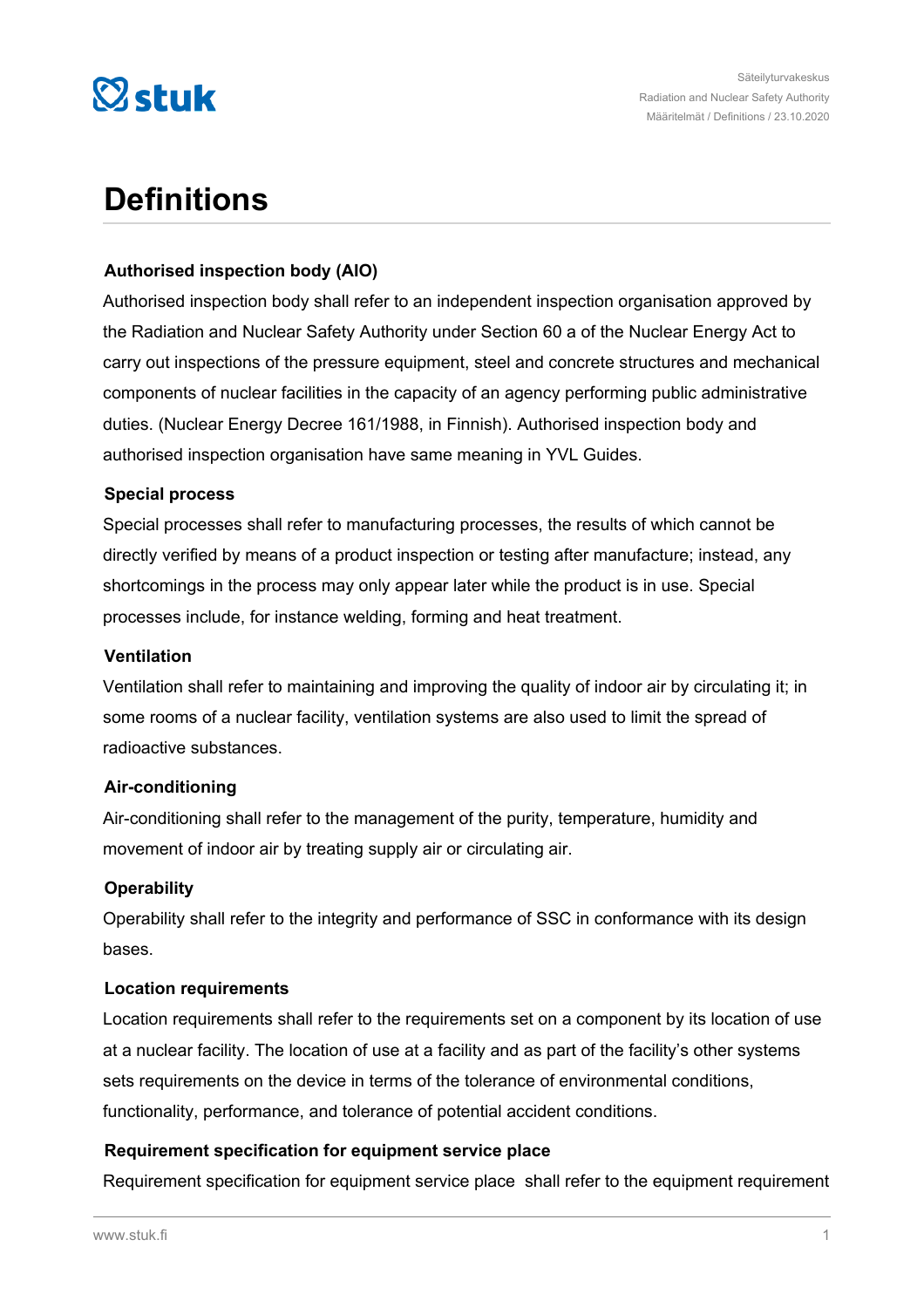

specification prepared for the planned service place. The requirement specification for equipment service place supplements the general equipment requirement specification.

#### **Equipment assembly**

Equipment assembly shall refer to a uniform and functional entity consisting of several components.

#### **Modification**

Modification shall refer to introducing changes to a system, structure or component so that it no longer corresponds to previous specifications.

## **Serially manufactured component**

Serially manufactured component shall refer to a component which has not been designed particularly based on the customer's specification but it is procured from an existing product line of the manufacturer. Typically one is manufactured in large quantities, and can be used for other applications, too. Functionality, structure, dimensions, materials, manufacturing process and quality of the component do not essentially differ within and between production lots.

#### **Built-to-order product**

Built-to-order product shall refer to a product designed and manufactured for a special application as single pieces or in small manufacturing batches.

## **Type approval (building products)**

Type approval for building products shall refer to a voluntary approval procedure for building products in use in Finland that are legislated in the Decree on the Type Approval of Certain Construction Products. Type approval shows that a building product meets its required essential technical requirements with respect to the purpose of use stated by the manufacturer. A manufacturer who so wishes may apply for type approval for a building product subjected to the Decree on the Type Approval. Type approval is granted by a type organisation authorized by the Ministry of the Environment. Type approval requires certification of the production control. The type approval is mandatory for the building inspection authorities, which means that a type approved building product can be used in a construction work.

## **Manufacturer**

Manufacturer shall refer to an individual or organisation responsible for the design, manufacture, testing, inspection and installation of equipment or sets of assemblies. A manufacturer may subcontract one or more of the said tasks under its responsibility.

#### **Spare part**

Spare part shall refer to a back-up part for an SSC that can be used to restore the reduced or